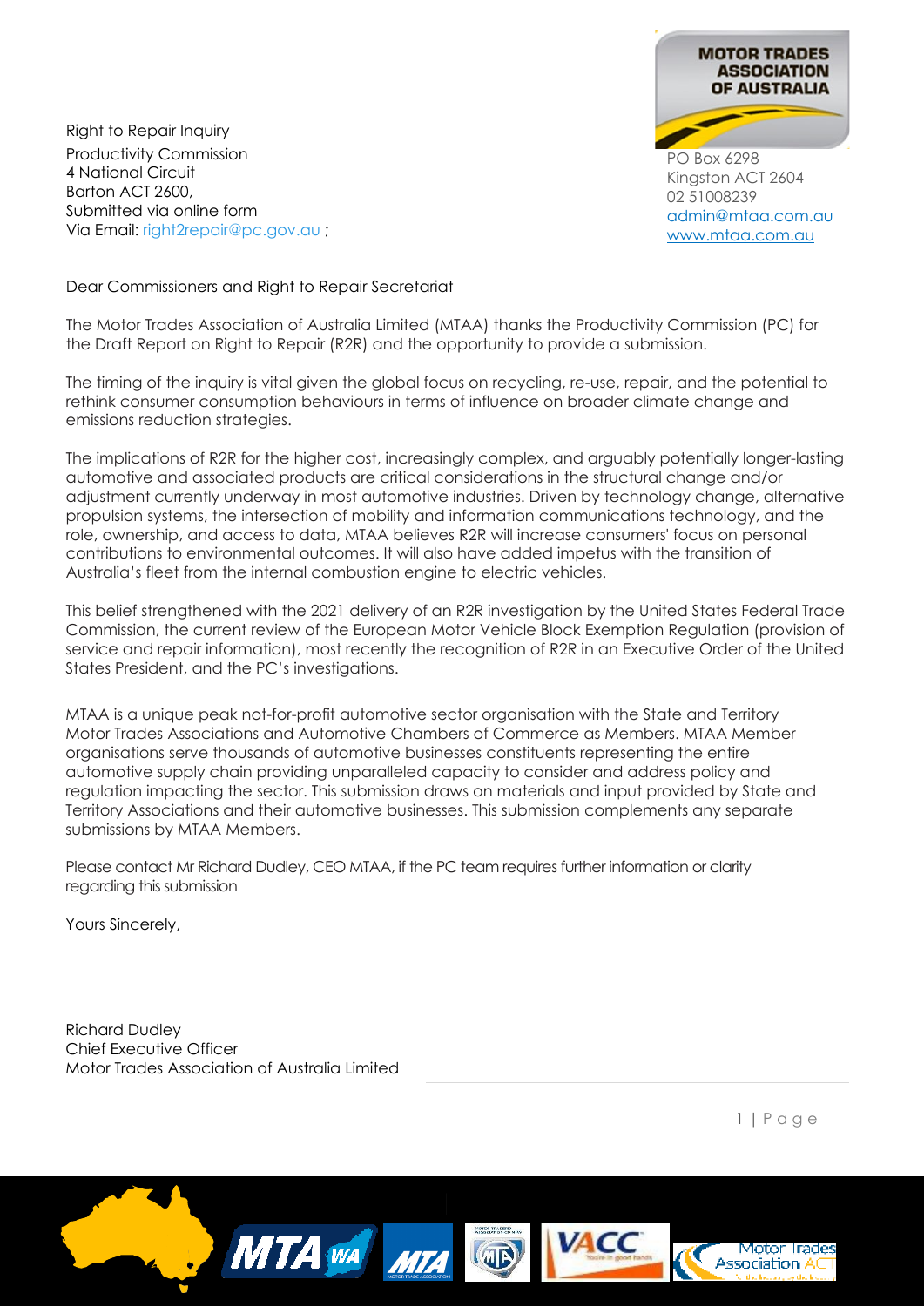# **1. Executive Summary**

- The Motor Trades Association of Australia Limited (MTAA) confines its responses in this submission to observations, potential impacts, and implications of the Productivity Commission's (PC) Draft Right to Repair (R2R) Report on automotive industries.
- The need to facilitate a broad R2R regime in Australia is warranted and best illustrated by the actions taken to address accessing motor vehicle service and repair information. The government intervention reflected in the development of Law followed more than ten years of investigations. As primarily noted in the PC's draft report, any government intervention/facilitation must be carefully considered.
- **The PC investigations to date have successfully unpacked many of these** considerations and others. For example, the linkage between R2R, consumer consumption behaviours and relationships to climate change, including reducing or removing waste and emissions reduction.
- MTAA broadly agrees with the PC broad definition that R2R *'is the ability of consumers to have their products repaired at a competitive price using a repairer of their choice'.*
- Unfortunately, MTAA can highlight hundreds of cases where behaviours and actions by dominant market participants frustrate and constrain consumers and small businesses in exercising choice to provide alternative repair services. In some cases, consumer choice comes at a premium price and is still actively discouraged if not prevented altogether.
- And, after a decade-plus of ongoing representations, actions, and advocacy, in achieving government intervention on the specific issue of accessing motor vehicle and service and repair information, MTAA can also attest to the PC observation that: '*Realising this aspiration in a practical way involves a range of policies, including consumer and competition law, intellectual property protections, product design and labelling standards, and environmental and resource management.*
- While recognising likely synergies and efficiencies in facilitating improved R2R between sectors, industries, and products, MTAA cautions against a 'one size fits all' approach as reflected in some draft report recommendations.
- MTAA has often reminded policymakers that a motor vehicle can never compare to a single computer, phone, refrigerator, or other appliance, yet this is precisely the outcome with some interpretations of Australian Consumer (ACL) and the Competition and Consumer Act (CCA). Treating motor vehicles as the same or similar as white goods will cause unintended consequences and potential consumer and small business detriment.

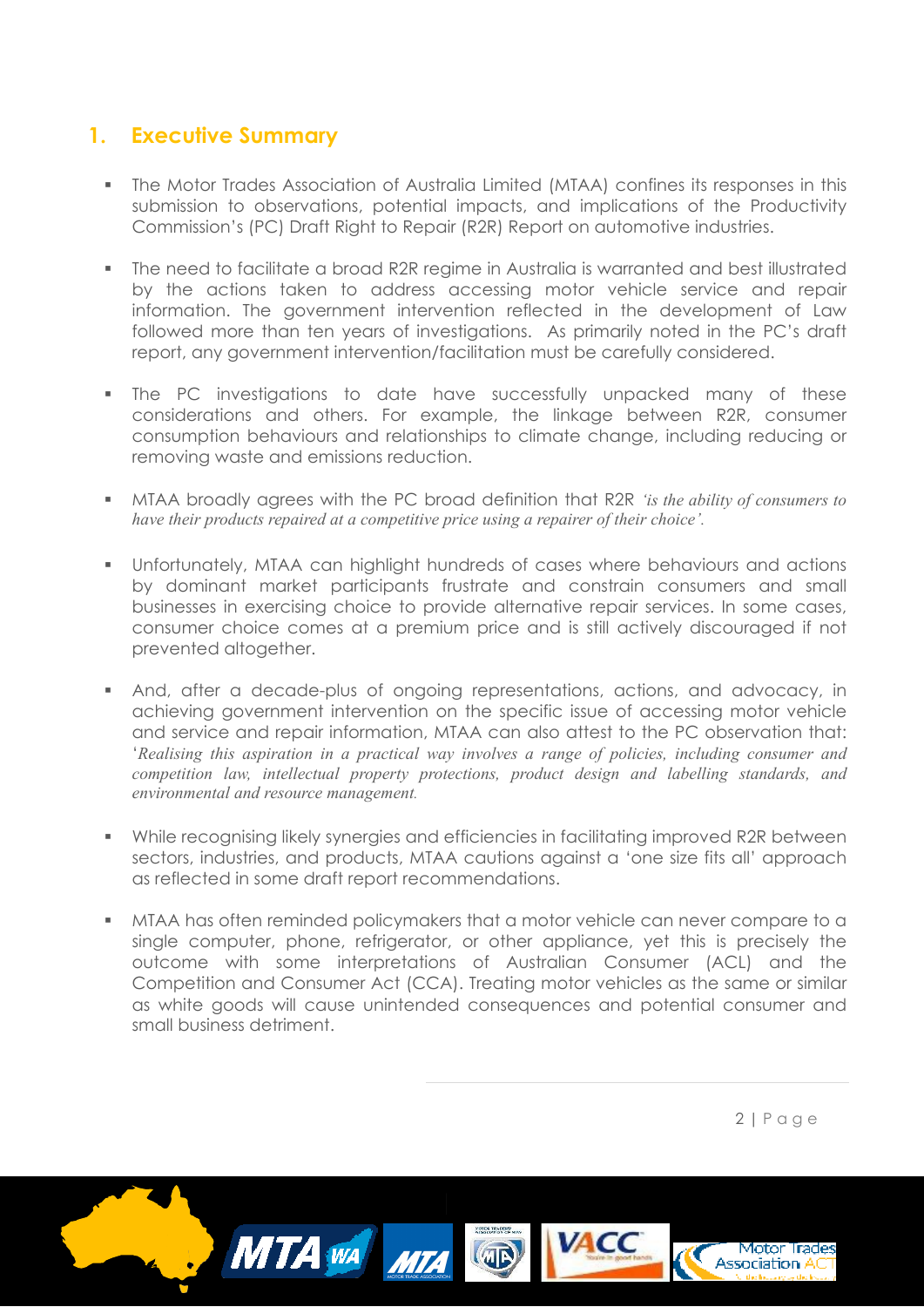- MTAA believes the draft report captures the scope, size, and complexities of the repair market and the opportunities for this area to grow as consumer focus increases on waste reduction/removal, skills maintenance, jobs and other factors.
- MTAA and Members have a long history of considered, pragmatic and facilitatory advocacy and representation on R2R related to automotive. MTAA and Members are the only automotive peak associations to include all automotive supply chain participants providing a unique perspective on competing interests, matters peculiar to specific industries and the whole of sector considerations and opportunities.
- The Federation's journey on R2R in the automotive sector started well before the Commonwealth Consumer Advisory Council (CCAC) investigations in 2011, through reviews of Australian Consumer Law, to the Australian Competition and Consumer Commission's 2017 New Car Retailing Market Study, and resulting Government investigations.
- MTAA and Members' strong view is that careful consideration is given to the many, often competing, R2R matters. It is likely that while characteristics will be similar across industries and products, each will have nuances peculiar to only those consumer products. MTAA experience is that high-value complex products such as motor vehicles deserve individual considerations. For automotive products, these considerations should continue to include:
	- o How is repair information provided, and to who (repair professional, consumer, or both)?
	- o What protections and choices for information providers, consumers, repairers?
	- o How is compliance monitored and enforced? Are the penalties substantial enough to dissuade poor behaviours by large, multinational, and dominant market participants?
	- o How is the information to be used?
	- o Who repairs (professional trained individual/company accountability/ consumer)?
	- o The standard and warranty of the repair and implications/interdependence with original product manufacturer warranties and Australian Consumer Law protections and guarantees.
- These matters have been central to the development of motor vehicle service and repair information solutions which may provide insight into a broader approach to R2R for other classes of products.

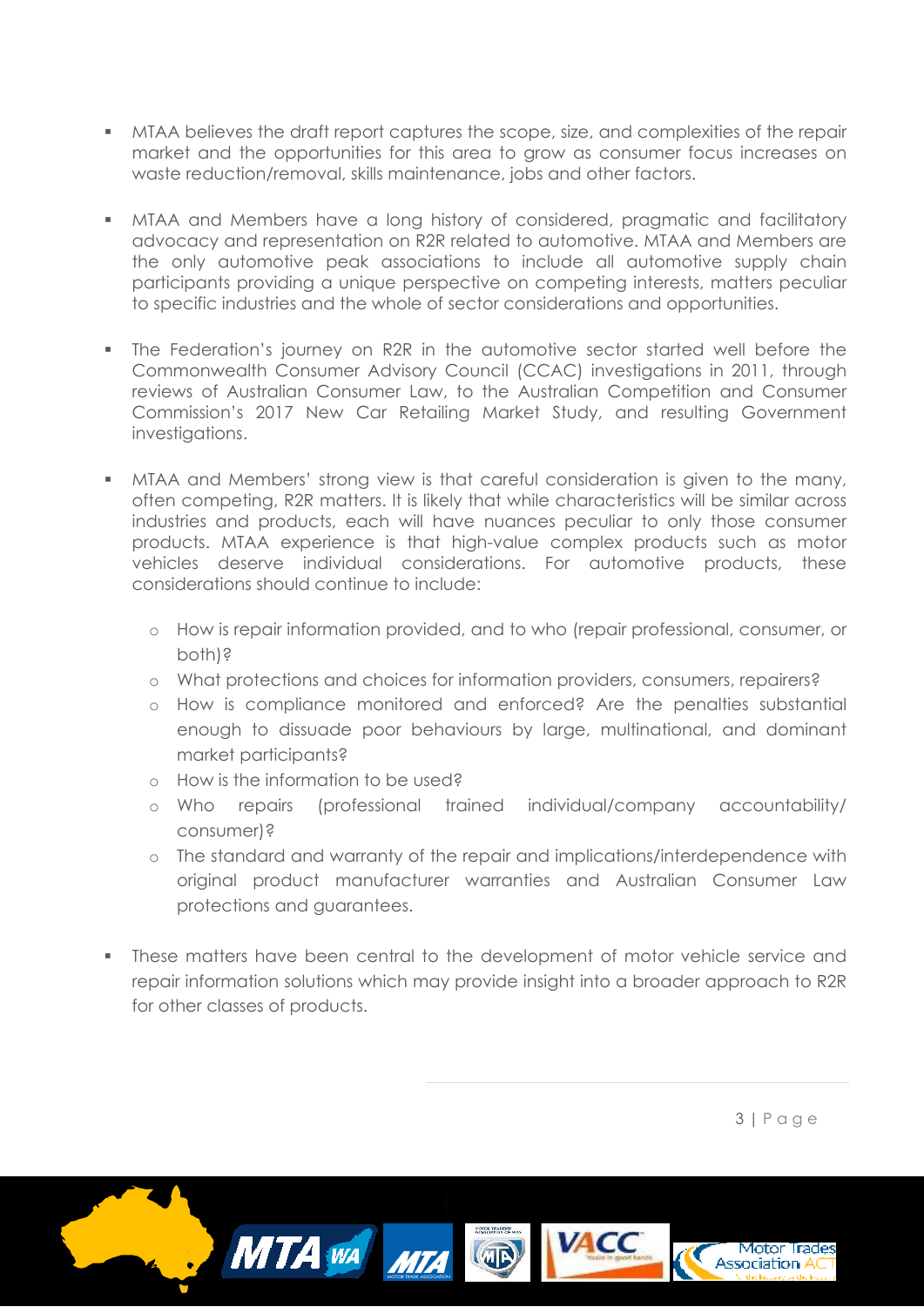# **2. Detailed Considerations**

## **Section 1 – The Australian Repair Sector**

#### **DRAFT FINDING 2.1 THE AUSTRALIAN REPAIR SECTOR**

- MTAA notes and generally supports the Commission's findings regarding the Australian repair industries, consumer behaviour drivers, market size and growth, and other attributes.
- MTAA notes some proposed recommendations appear to be whole-ofeconomy actions/solutions. MTAA cautions on the unintended consequences the 'one size fits all' approach can cause. MTAA's experience is that such treatments do not necessarily work as intended with high-value, complex products that attract higher emotional, financial, and practical consumer attachment.

## **Section 2 – Existing Consumer rights under Consumer Law**

#### **DRAFT FINDING 3.1 SCOPE TO IMPROVE THE APPLICATION OF CONSUMER GUARANTEES**

- MTAA, Members and their automotive business constituents suggest consumers are aware of consumer protections and guarantees. Significant confusion remains on differences between protections, guarantees and warranties. To MTAA, what appears to be less clear, and despite the efforts of regulators, governments, industry associations, consumer groups, and others, is how these protections work, how they are accessed, and where to go for advice and assistance. MTAA applauds the PC investigations on recognising this in the draft report.
- An area under-represented and often overlooked are where power imbalances exist in markets, notably where vertical and horizontal integration of the supply chain by dominant product manufacturers/service providers can cause detriment to more minor participants and consumers. How vertical and horizontal integration is used to thwart R2R competition.
- Ongoing consumer awareness and education, including guidance materials, are essential, and MTAA and Members have assisted in this regard in numerous policy areas. MTAA and Members support ongoing, consistent, and continuous advice and materials to increase awareness, inform, and educate consumers and small businesses where appropriate.

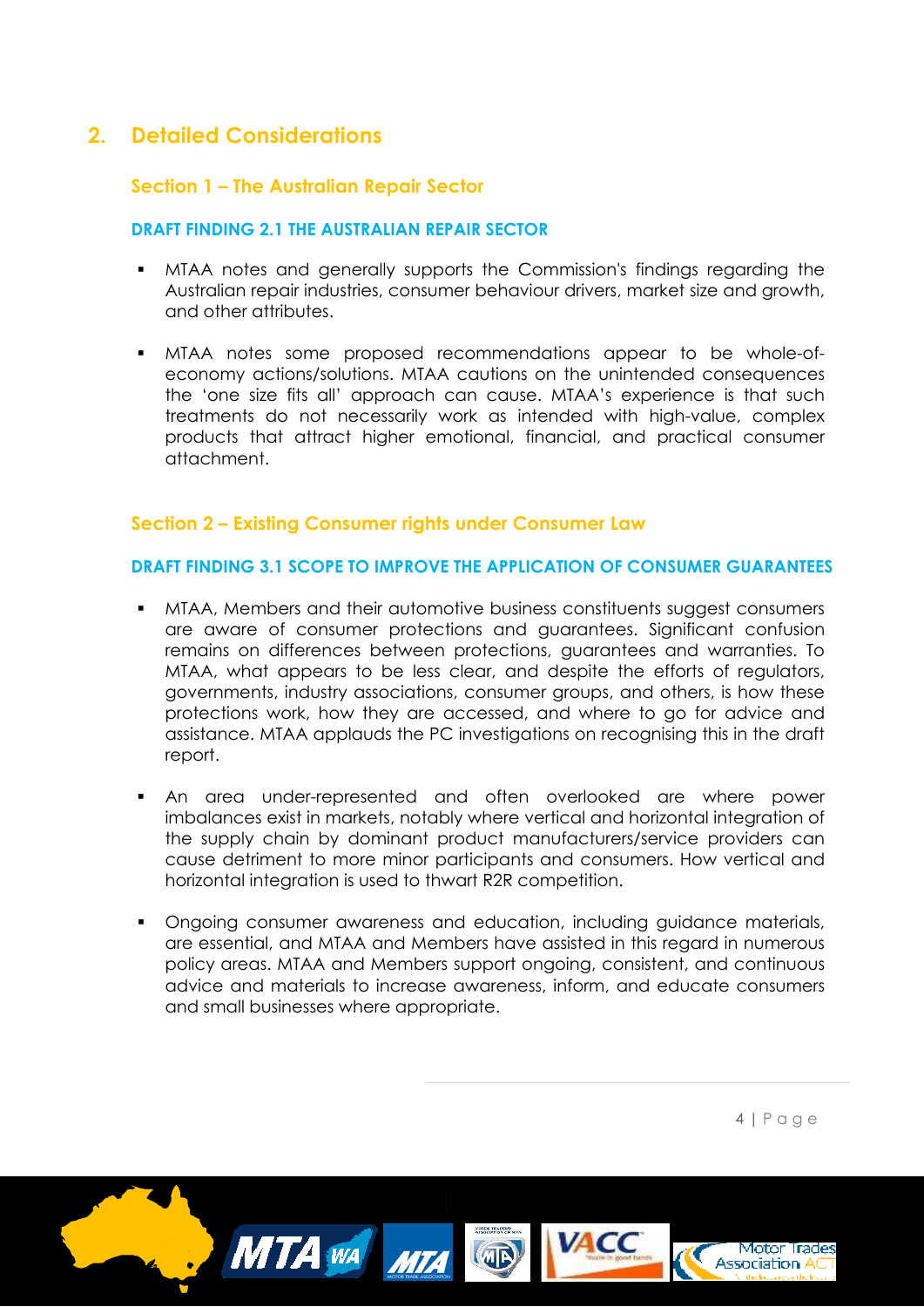However, the development of solutions and supporting materials must balance the mutual obligations of product manufacturers, repair providers, and consumers. Consumers must continuously be informed of their mutual responsibility to properly inform themselves on their rights, protections, risks, mitigations and other obligations.

### **DRAFT RECOMMENDATION 3.1 GUIDANCE ON REASONABLE DURABILITY OF PRODUCTS**

- While understanding the intent of the recommendation to improve consumer awareness and expectation on product durability, MTAA does not support the recommendation in its current form. Of concern are durability definitions and guidelines if applied to high-value complex products such as motor vehicles.
- MTAA's view is that no matter the intent, care exercised, and inputs provided (including specifications, qualifications, and exceptions), it is difficult to accurately predict or surmise motor vehicle durability.
- The average age of the Australian National fleet, derived from data sources and reported annually, could be regarded as a sufficient 'guide' for the average age of a vehicle, but not necessarily the lifespan of the vehicle. However, generalisations are considered problematic. MTAA Member small business constituents already endure lengthy and costly determinations where vital considerations such as vehicle age, the actual type of use, repair history including the type and use of parts, etc., are not given the level of consideration they deserve.
- Arguably, motor vehicle durability is also potentially undergoing substantial change.
- Typically, modern vehicles can include over 30,000 mechanical and electrical components, including over 100 Electronic Control Units (ECUs) and 300 million lines of code controlling motor vehicle systems and sub-systems. Each component lifespan will vary and require rectification, repair or replacement depending on multiple factors. For example, connected to wiper assemblies, rain-sensing windscreen technology interacts with multiple vehicle functions, including brakes, steering, and other safety systems. Yet, these units' failure or multiple failures, which do not render the vehicle product as a whole to fail, has caused significant disputation and litigation from consumers, wrongly claiming the entire vehicle product to be faulty.
- Modern vehicles, particularly next-generation electric vehicles, can be updated over the internet with software downloads. In some cases, these updates can completely alter the dynamics and capability of the base vehicle without any need for new components or parts.

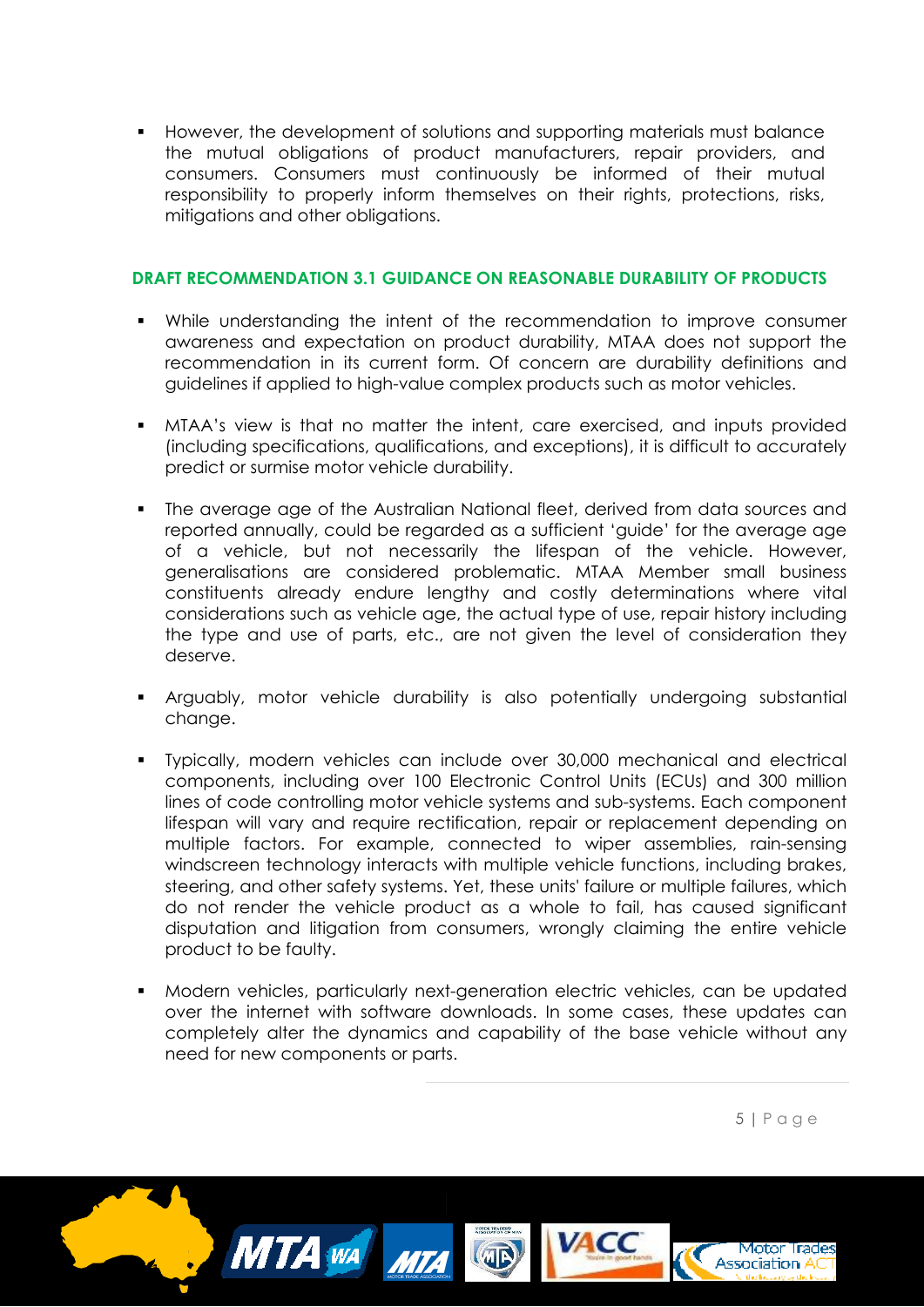- MTAA suggests these developments and the fast rate of technology adoption will pressure any definition of durability. One prominent electric vehicle manufacturer has already publicly claimed software upgrades are essentially a new model version of the same car.
- Therefore, it could be argued the durability of the 'base' vehicle extends because of software upgrades. It is also unclear any impact battery exhaustion, and replacement will have on the vehicle's durability. Perhaps the vehicle will have another lengthy valid period of life available, but the prohibitive cost of battery replacement may impact consumer choice to maintain or replace.
- New vehicle and farm machinery manufacturers invest billions in research and development over long lead times to provide consumers with the latest technology and Advanced Driving Assistance Systems (ADAS) to increase safety, security, efficiency and driving experience. Manufacturers model, test and retest this investment, including delivering supporting repair methodologies, tools and materials to train and support the product or component.
- MTAA is concerned that irrespective of the intent of durability guidance, it is likely that because of the high cost of motor vehicle products, such materials could have the unintended consequence of undermining existing consumer protections and guarantees available under Australian Consumer Law (ACL). MTAA respectfully suggests a real potential for such materials to be relied on to support consumer complaints or litigation.
- MTAA respectfully suggests any guidance material for new or near new motor vehicle durability must therefore adequately consider all the complexities, the interdependence of systems and sub-systems, the role of systems and their maintenance as part of the lifespan of the overall product, owners individual use, and other factors.

## **Second-hand vehicles**

- The matters mentioned above are also considerations for second-hand vehicles. Especially at the moment because the used vehicle market is currently vibrant due to COVID supply chain delays for some new vehicle stock. Specific used vehicles are being reported sold at or above new car equivalent prices. With some specific models, the vehicle has been sold several times over a short time.
- However, there may be increased scope to include used vehicles in carefully crafted durability guidance.

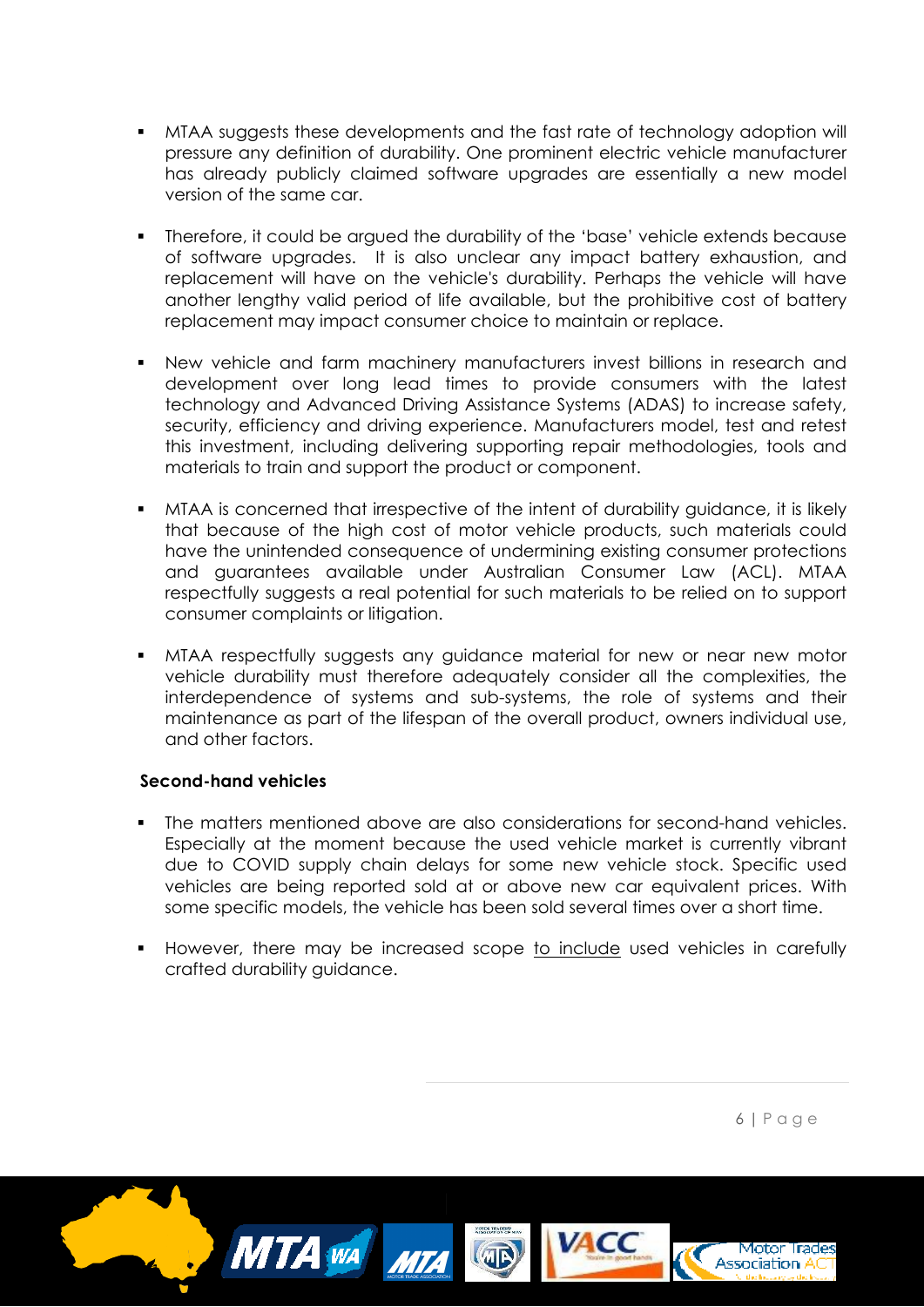- The inclusion of used vehicles will have impacts of:
	- o Reminding consumers of mutual obligation to properly investigate a used vehicle before purchase, check any remaining manufacturer warranties and the extent of statutory warranties, recalls, etc.
	- o It will likely also inform consumers of differences between new and used and variations of use, such as age, available history (where used, how many owners, accident repairs, service history, systems or parts replaced, accessories added (including aftermarket) etc.).
	- o The durability of systems, components and parts of a used vehicle will likely differ from the vehicle as a whole as some may have been repaired or replaced while others may not.
- Some MTAA members, including VACC, have provided the PC details of examples where the durability of older used vehicles and parts, such as gearboxes, that have failed, have been central to flourishing consumer claims in some jurisdictions that have been successful. MTAA suggests if improved definitions of 'major' versus 'minor' failures were available, these cases would unlikely have been considered.
- MTAA has previously highlighted in submissions documented cases. Such as a case where a second-hand dealer was required to repay tens of thousands of dollars in a judgment over the failure of a part in a 10-year-old vehicle that had circumnavigated Australia and was found to have towed a trailer over manufacturer specifications. This judgement ignored history, use, age and a range of factors. It relied specifically on definitions of 'major' failure that MTAA has long argued is not sufficiently defined.
- In another case, a dealer undertook extraordinary investigations to get to the bottom of a repeat failure in a near-new vehicle. The dealer met obligations under consumer guarantees and manufacturer warranties, replaced the gearbox several times and associated works. After several attempts at rectification, it was only after manufacturer analysis of engine and systems that it was identified these faults happened on certain days of the month over several months. It was proven the consumer was taking the vehicle to a local racing track for 'track days' and 'racing' the vehicle. The use was utterly outside of manufacturer specifications, as detailed as an exclusion in warranty conditions etc. But not before considerable costs and resource impacts to the dealer and manufacturer. Again MTAA suggests better definitions of major and minor failure will assist.

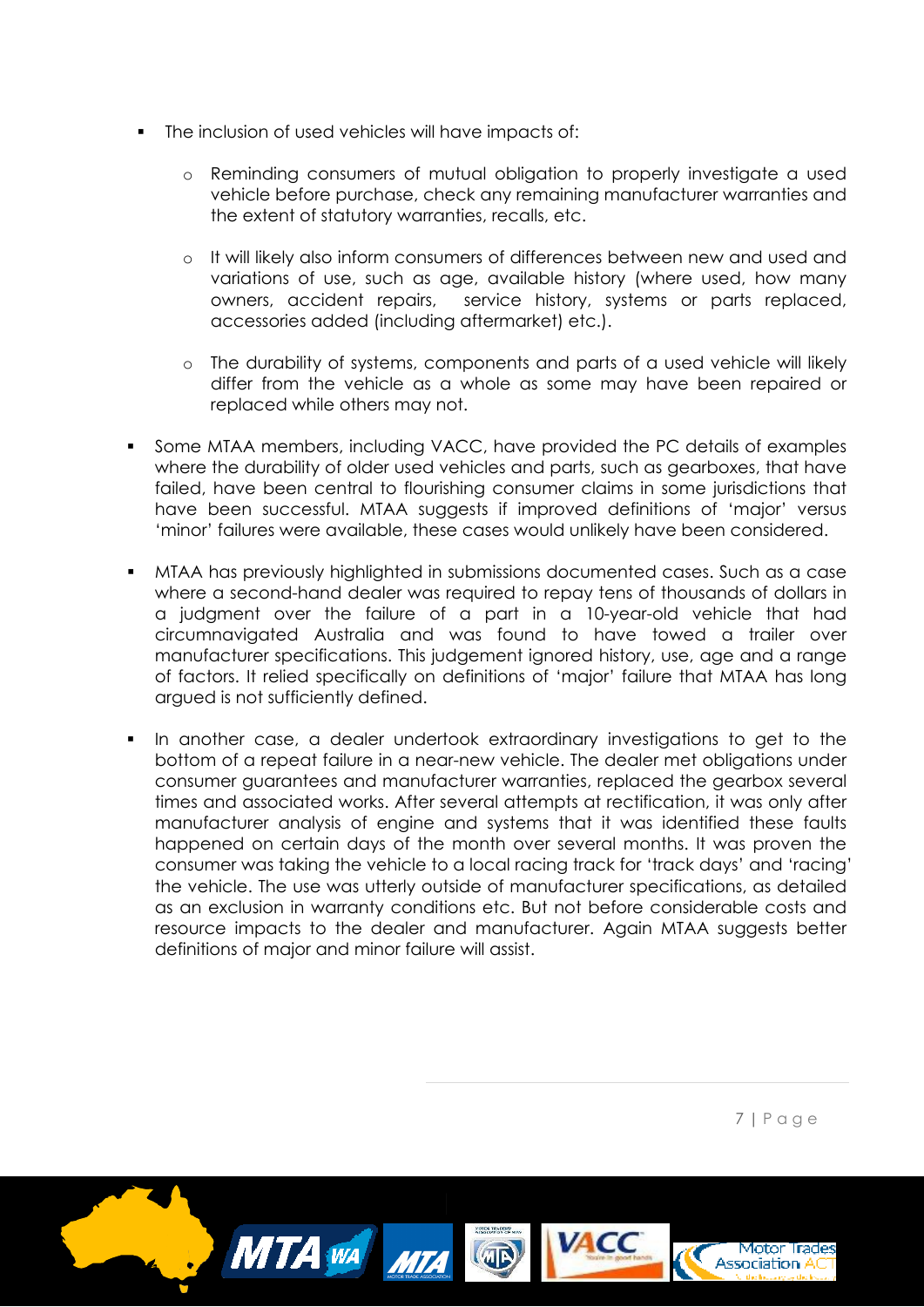#### **DRAFT RECOMMENDATION 3.2 POWERS FOR REGULATORS TO ENFORCE GUARANTEES**

- MTAA supports a consistent, coordinated, efficient and effective dispute resolution process, as identical as practicable, across the Commonwealth for consumers and small businesses.
- MTAA supports strong enforcement capability and meaningful penalties to encourage compliance. MTAA also strongly backs regulators receiving adequate resources to provide effective monitoring, investigation, and enforcement capacity. It is MTAA's view that regulators do not receive sufficient resources, particularly for monitoring and investigation.
- While recognising jurisdiction sovereignty and constitutional constraints, MTAA suggests opportunity exists for streamlining and harmonising national consumer and small business complaints handling and dispute resolution processes under a harmonised and consistent umbrella. MTAA suggests a three-tiered approach including:
	- 1. Self-resolution
	- 2. Mediation
	- 3. Voluntary or mandated (jurisdiction only) determination
- MTAA has previously suggested creating an 'automotive ombudsman' role within the Commonwealth Small Business and Family Enterprise Ombudsman's office. While acknowledging the Ombudsman is a statutory appointment and Commonwealth jurisdiction constraints, the intent is for a senior manager position to coordinate, facilitate, and link complaint handling and dispute resolution mechanisms across the Commonwealth and, where appropriate, handle the specific appointment of mediators and arbitrators. With enhanced automotive franchising, motor vehicle service and repair information scheme and other complaint handling and dispute resolution requirements, it appears a centralised resource is a step toward streamlining.
- **MTAA supports PC recommendations that State and Territory Governments introduce alternative dispute resolution mechanisms to resolve complaints about consumer guarantees better, noting early comments in this submission.**
- **MTAA recommends further work to streamline and harmonise complaint handling and dispute resolution processes between the Commonwealth, States and Territories and appropriate departments, agencies and service providers.**



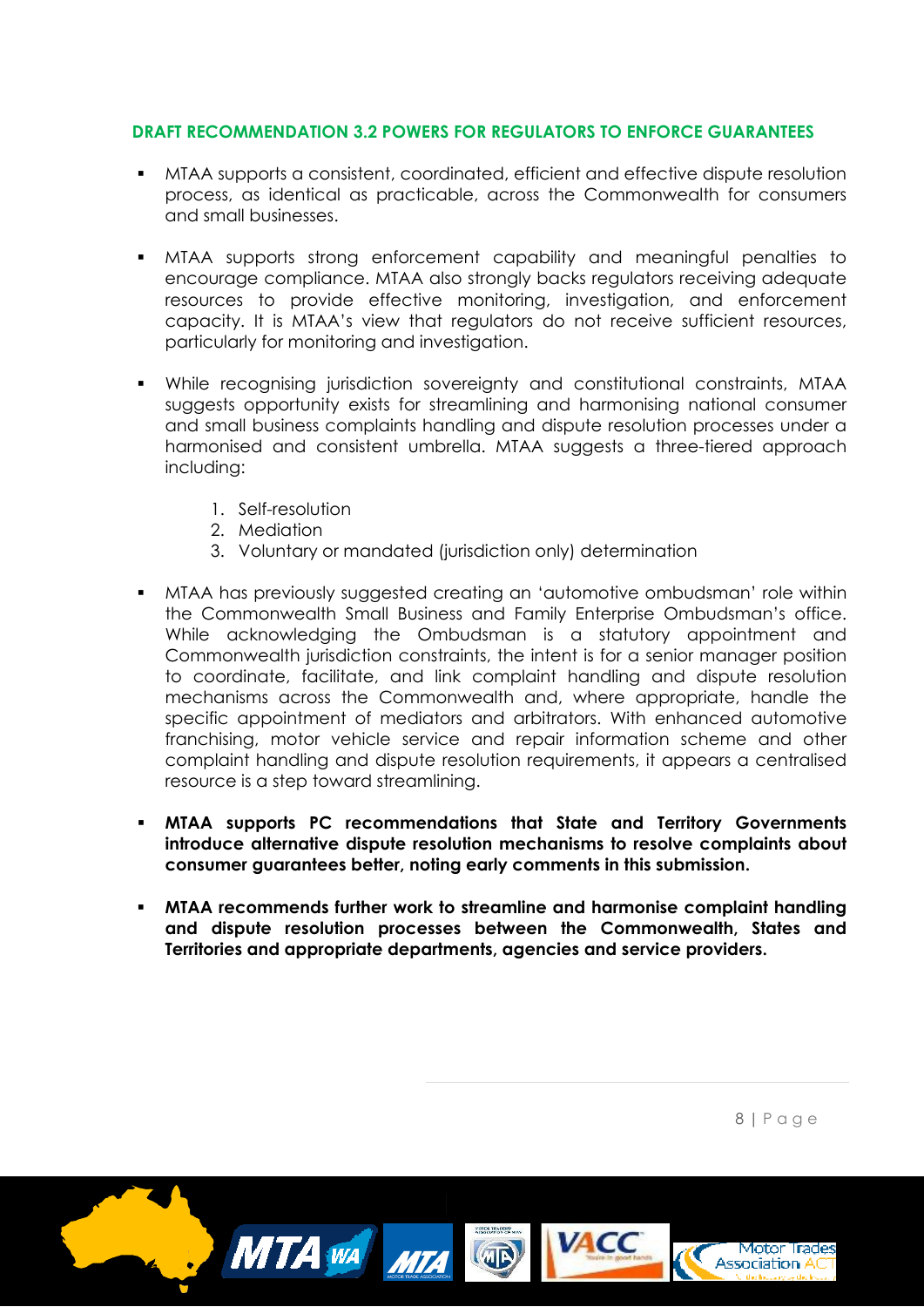## **DRAFT RECOMMENDATION 3.3 ENABLING A SUPER COMPLAINTS PROCESS**

- **MTAA does not support the concept or creation of a 'super complaints' process by designated groups as presented.**
- There appear to be some synergies between MTAA's suggestion for an improved, integrated, and harmonised complaint handling and dispute resolution process for consumers and small business use and the intent of a 'super complaints' process.

However, MTAA has significant reservations regarding the 'super complaints' process described in the draft report, including the role of appointed 'Consumer Groups' and how such groups will harness evidentiary requirements for high-value complex products such as motor vehicles.

- For example, what expertise, capacity, and capabilities would an authorised consumer group need to lodge a meaningful 'super-complaint' on an actual or perceived systemic issue with a particular model motor vehicle?
- The 'Super Complaints' proposal as presented, and if the intention is for motor vehicles to be included, is an example where a 'one-size-fits-all' approach may be detrimental to the desired outcome. MTAA also suggests that creating such a mechanism may undermine a core function of the ACCC, which already has secured outcomes regarding breaches by some automotive sector participants.
- ACCC actions include:
	- o Undertaking by Ford Motor Company of Australia Limited, section 87B of the Competition and Consumer Act (CCA).
	- o Undertaking by Toyota Motor Corporation Australia Limited, section 87B of the Competition and Consumer Act 2010 (CCA).
	- o Undertaking by Volkswagen Group Australia, section 87B of the Competition and Consumer Act 2010 (CCA).
	- o Undertaking by Hyundai Motor Company Australia Pty Ltd, section 87B of the Competition and Consumer Act 2010 (CCA).
	- o Undertaking by GM Holden Ltd, section 87B of the Competition and Consumer Act 2010 (CCA).
- **MTAA recommends automotive is excluded from the proposed super complaints system and existing ACCC enforcement powers continue.**
- **MTAA suggests if the recommendation is only for high volume fast-moving consumer goods, including smartphones, computers, white goods etc., there may be merit in such an initiative.**

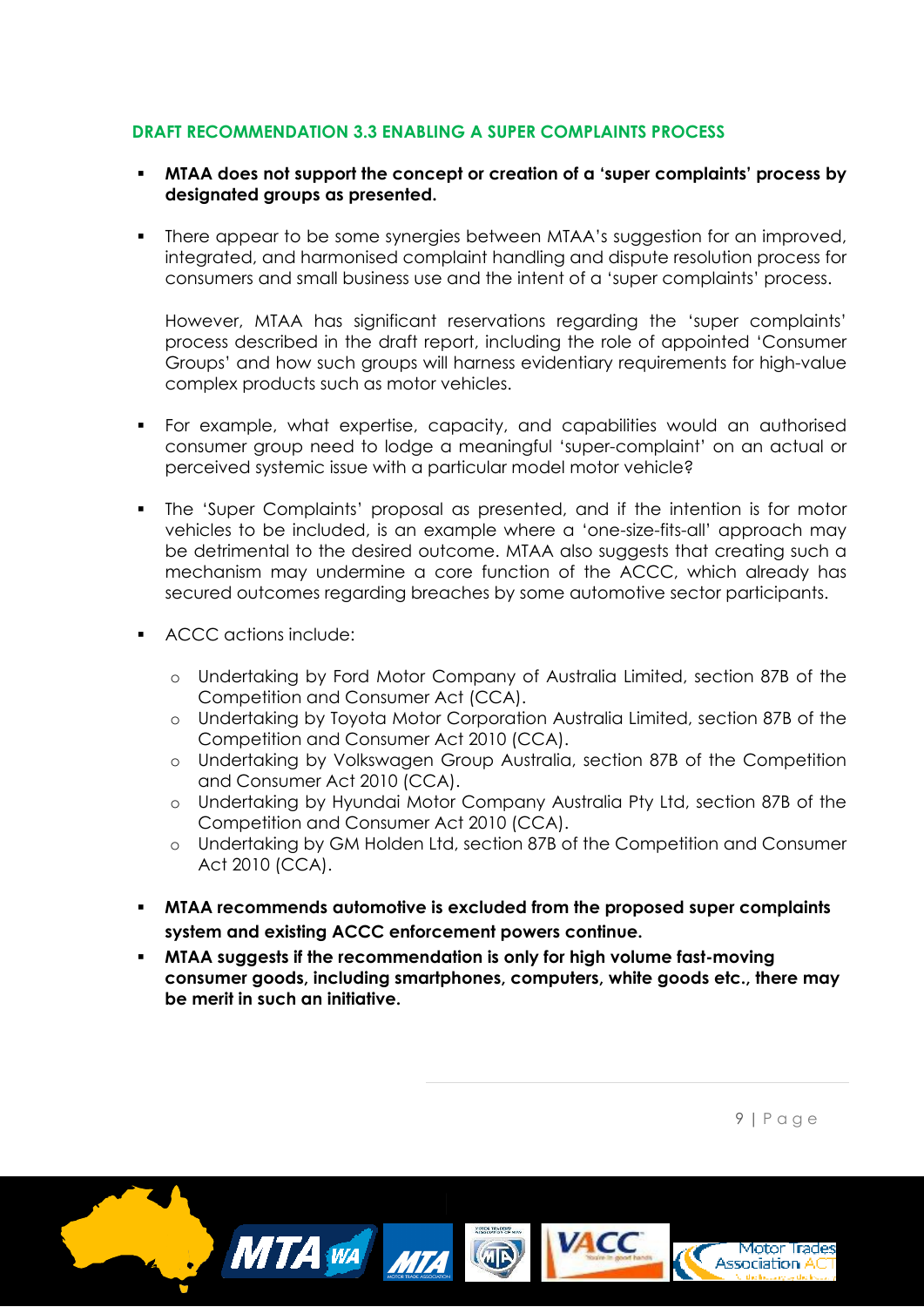## **ADDITIONAL INFORMATION In RESPONSE TO REQUEST 3.1 REPAIR FACILITIES, SPARE PARTS AND SOFTWARE UPDATES**

- According to McKinsey and Company's May 2021 Report *'Making every Part Count'*in 2030:
	- o The global car park will be 15% larger than 2020 and will generally have a higher age profile reflecting a partial transition from internal combustion engine (ICE) powered vehicles to battery electric.
	- o Electric Vehicles share likely to be between 18 and 26%.
	- o 60% of the 2030 global car park will have level 3 automated driving systems, with 14% at level 4 (second-highest level of autonomy).
	- o The component spend per battery electric vehicle will be 40% less than for internal combustion engine vehicles but will be offset by the addition of new services
- McKinsey and Company's 2019 Report '*Automotive Software and Electronics 2030'* suggests over the next decade, autonomous systems, connected, electric and shared vehicle trends will drive unprecedented change in the automotive industry.
	- o This report says these trends will result in different user behaviours and mobility preferences reflected in future motor vehicle products.
	- o Electronic Control Units (ECUs) will progressively be replaced in motor vehicles with Domain Control Units (DCUs), particularly for infotainment, driver assistance, and autonomous driving programs.
- McKinsey's Centre for Future Mobility report *'Ready for inspection – the Automotive Aftermarket in 2030*' also concludes there will be significant changes with the entry of new players, digitisation of channels and the consuming importance of data.
	- o As of 2020, modern motor vehicles can contain 300 million lines of code, up from 100 million lines less than ten years ago.
	- o By 2030 cars will automatically recommend locations for service. According to the report, 58% of consumers in the United States, Germany, Brazil, and China would obey a suggestion made by the car infotainment and vehicle systems to take the vehicle to the suggested service location.
- These trends and forecasts are essential considerations in the R2R framework for automotive. Increasingly data will be central, and consumer focus is likely to turn increasingly to individual data ownership and choice of who can access it.

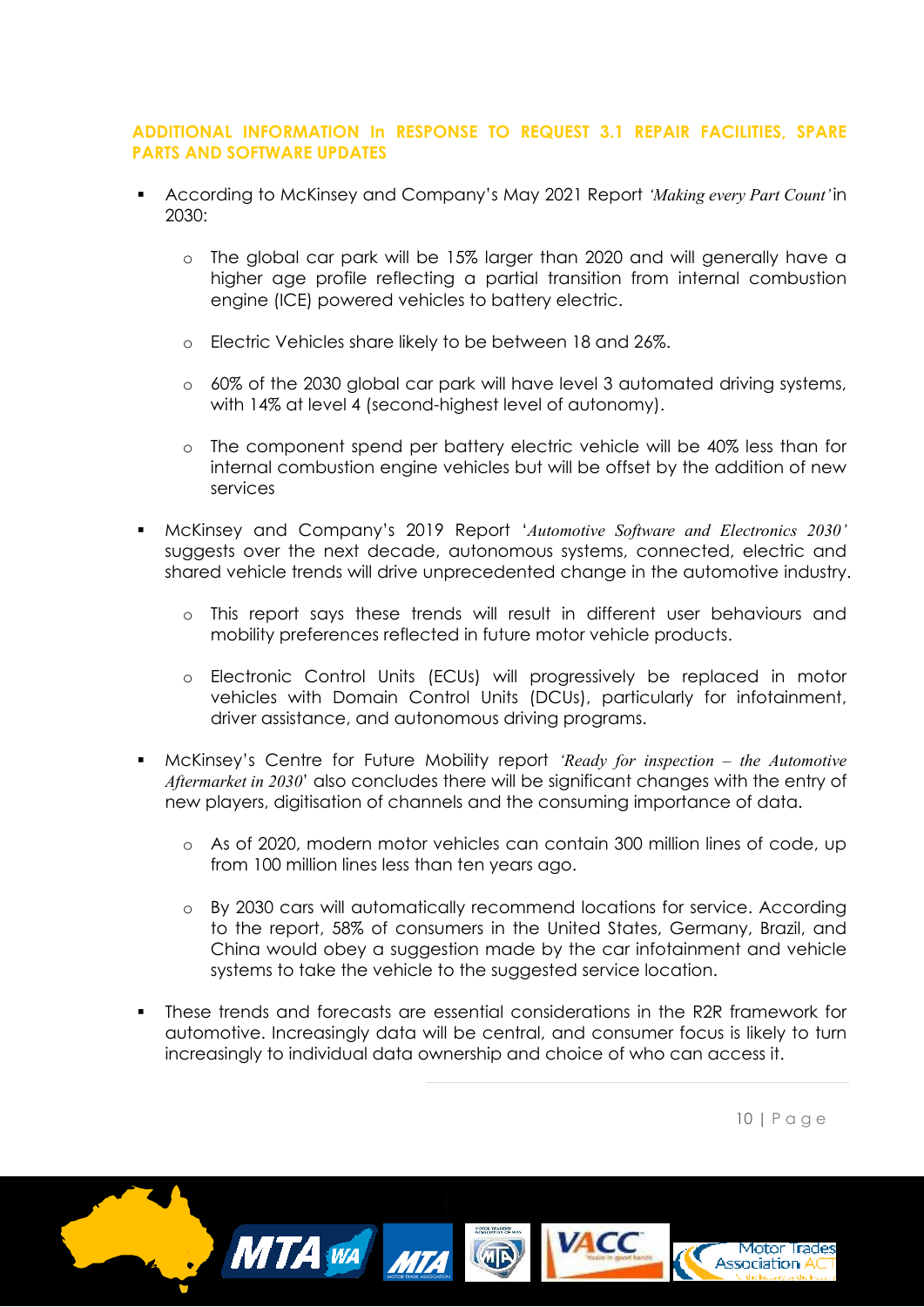- MTAA and Members recently released an environmental scan of the Australian Automotive Industry called '*Automotive Directions 2020'*. It is the only examination of the current state of the entire automotive supply chain, including direct input from over 1000 automotive businesses.
- The report harnesses data including 40,220 automotive repair facilities across Australia, including Original Equipment Manufacturer (OEM) franchised and independent service and repair providers. There is also 4,285 automotive vehicle parts and tyre retailers registered who support OEM and aftermarket parts.
- There is no evidence suggesting consumers face difficulty accessing automotive repair services in Australia to satisfy consumer guarantees. Usually, vehicle repairs covered by a manufacturer's warranty return to the manufacturer's franchised or authorised network for rectification. Consumer guarantees also cover repairs by independent repairers.
- MTAA suggests implementing the motor vehicle service and repair information scheme (Scheme) to resolve market constraints and strengthen consumer choice.
- The PC is aware of the objectives of the motor vehicle service and repair information sharing legislation, Scheme design, and scheme rules currently being developed to guide operations.
- The ability to investigate, quantify and qualify, zero in on specific examples, map providers and participants, and many other characteristics of R2R in automotive potentially provides a guide to threshold matters across broader R2R considerations. For example, while the legislation deals specifically with the barrier of accessing critical information, investigations have by need has to examine the repair market.
- While not in proximity to other parts of the economy where robust R2R services exist or could exist if barriers were mitigated or removed, MTAA suggests that the pathways for automotive motor vehicle service and repair information provide the potential for broader R2R application.
- MTAA suggests that lessons learned, pathways to solutions, and agreed positions on automotive information access criteria, qualifications, training, security, safety requirements, etc., may guide application in other repair industries.
- In terms of access to parts etc., MTAA supports materials provided to the PC by Member VACC and suggests there are also cases in other industries such as collision repair.

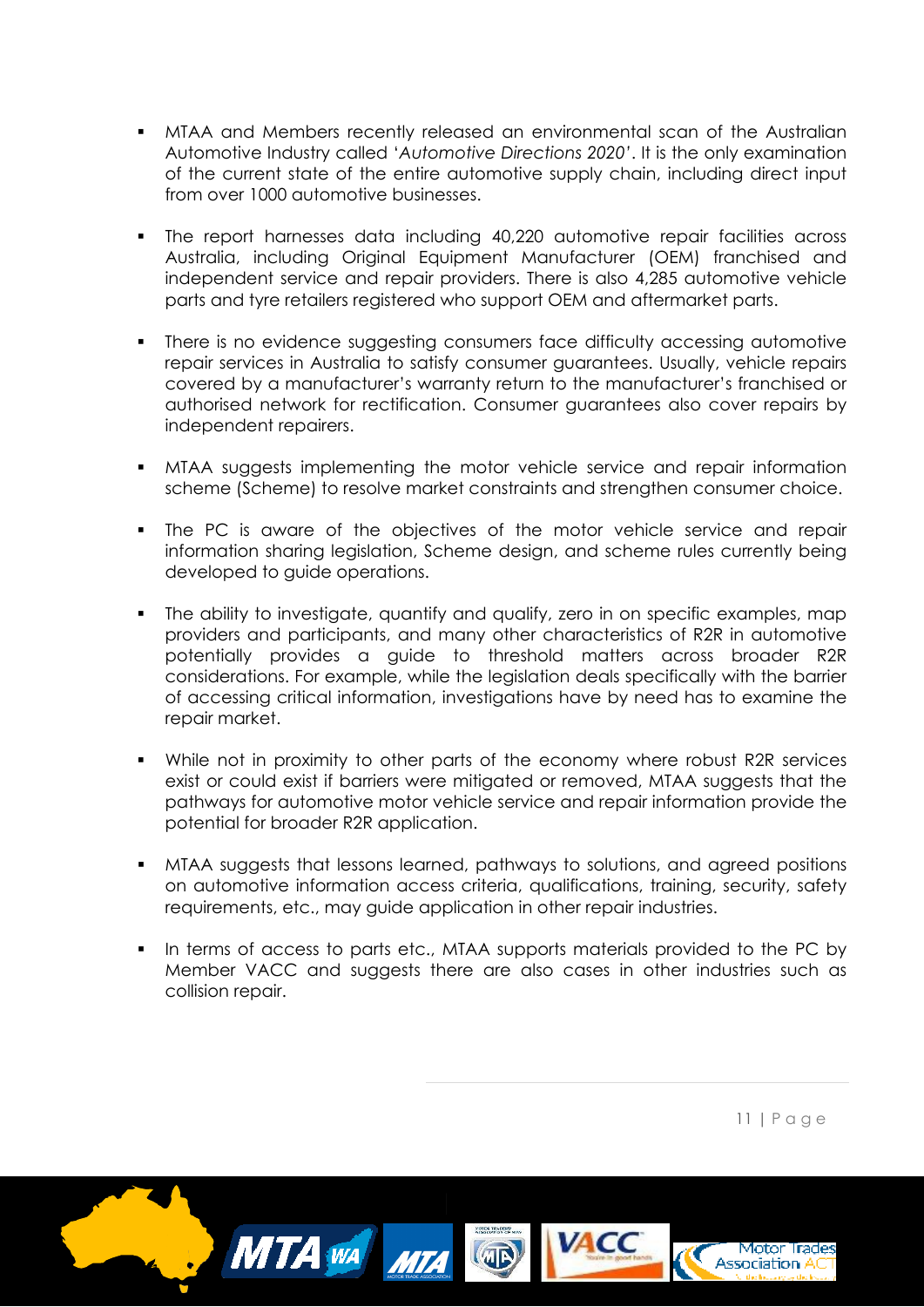- MTAA is already aware of cases where collision repair businesses must meet demands placed on them by insurance companies to source and fit parts from preferred suppliers or parts dictated by the insurance company – in some examples provided to MTAA, parts that are not even fit for purpose. In one case, a collision repairer was instructed by an insurance company representative to fit an identical-looking headlamp assembly, but the parallel part did not incorporate a range of additional components interfaced with other vehicle systems (such as drivers for steering the headlight lens around corners as it is linked to steering sensors.
- MTAA member, the Victorian Automotive Chamber of Commerce, has provided confidential material relating to manufacturer imposed restrictions on the supply of some parts in a separate submission. MTAA draws the PC to these materials.

## **Section 3 – Competition in Repair Markets**

#### **DRAFT FINDING 4.2 LIMITS ON THIRD-PARTY ACCESS TO REPAIR SUPPLIES AND INFORMATION REQUEST 4.1 CONSUMER HARM FROM LIMITS ON ACCESS TO REPAIR SUPPLIES**

- While MTAA understands how the PC can conclude that there are no systemic competition problems in the repair market, MTAA respectfully suggests evidence of matters that stifle, constrain or constrict competition are not readily or easily identifiable.
- For example:
	- o MTAA advocated for more than a decade on significant power imbalances in the franchised new-car retailing market. The manifestation of these power imbalances is often entwined in some car manufacturers' day-to-day behaviours with their franchisee dealers. Behaviours and actions only materialise when targets and KPIs are not met, market share slips, or dealers push back against unrealistic demands or decisions to terminate relationships on less than fair and equitable terms. Evidence is tough to obtain when there is an overarching fear of retribution by those impacted and the potential to lose the business (including the family home and wealth and wellbeing, almost always inextricably linked to the business).
	- o Through two reviews of the Franchising Code of Conduct and reviews of the ACL and CCA, some begrudging acceptance that new car retail franchising is not the same as other franchised businesses and might be worthy of further investigation.

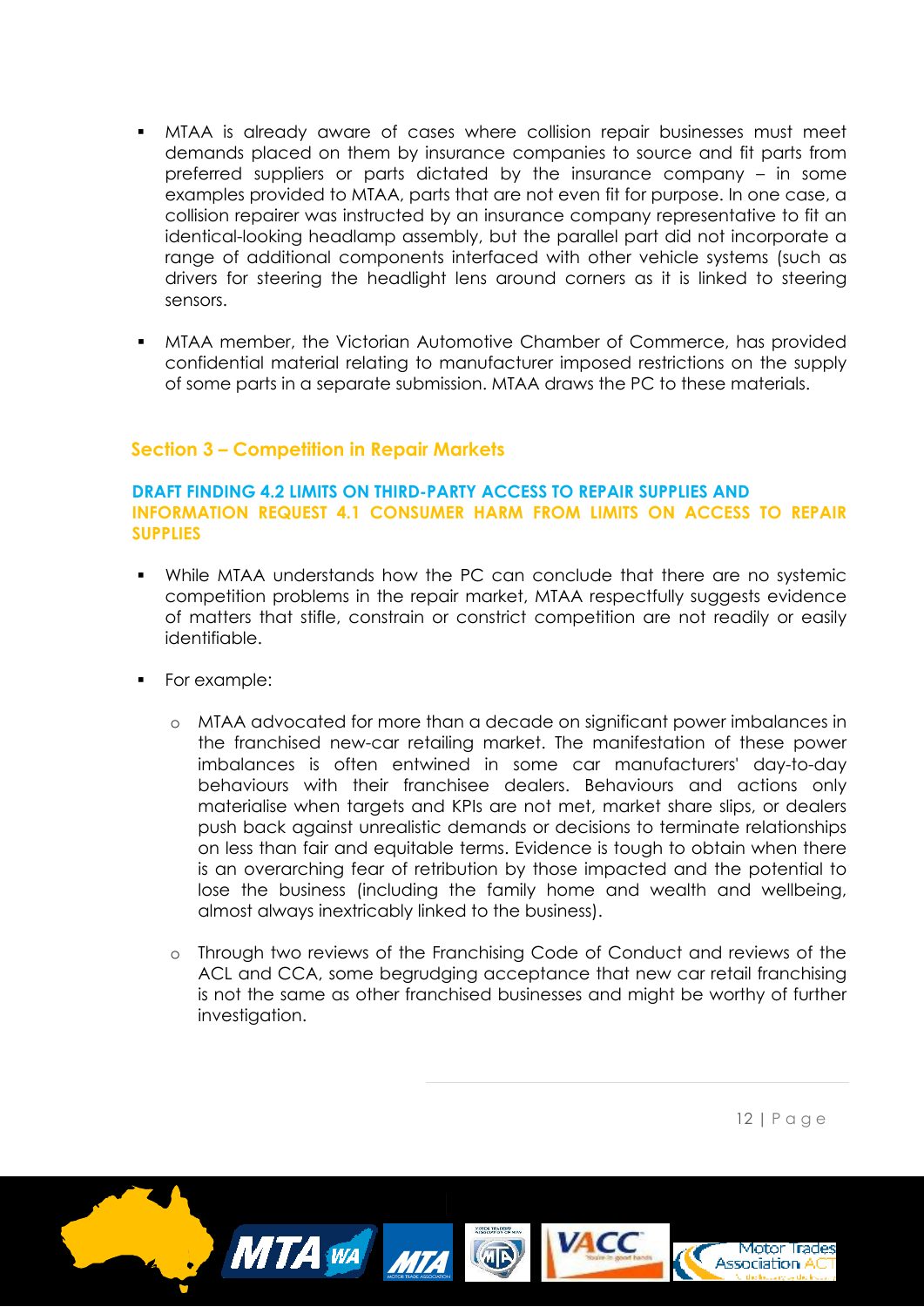An in-depth market study by the ACCC in 2017 was instrumental in identifying and confirming critical power imbalances impacting the market.

A subsequent Parliamentary Inquiry into Fairness in Franchising, where desperate dealers presented for the first time before the Australian Parliament and put a face to the detriment caused by some manufacturers resulting policy and regulatory changes.

Similarly, the advocacy for fair, equitable, and meaningful access to motor vehicle service and repair information was just as daunting and consuming.

MTAA agreed with the Commonwealth Consumer Affairs Advisory Committee (CCAAC) in 2011 that the industry addresses the issue with a voluntary industry-led agreement before further government intervention. In the time it took to cement the agreement and enter operation, it became clear it was a wasted exercise. Critical information was not being provided. Obfuscation was the order of the day, with words of security, integrity, safety used as excuses to deny legitimate and professional repairers' diagnostic fault and fault reset codes - information desperately required to complete a service or repair.

Again, it took the deep dive of the 2017 ACCC report into the new car market to recommend government intervention through a mandated solution and a further two years of painstaking investigations to identify that solution.

- The final example pertains to the car insurance and collision repair market. The control and influence of car insurance companies on the collision repair supply chain have grown with the consolidation of brands since the PC investigations in 2003/04.
- o MTAA suggests that R2R is fought at almost every level by powerful and often dominant market participants across some automotive industries.
- A critical observation regarding the agricultural machinery R2R debate is the role of a professional qualified and or experience repairer versus a consumer simply wanting the information. For example, in the United States, the debate centres on any farmer, anywhere, should have the ability to service, repair, and even modify agricultural machinery – irrespective of their repair qualifications or experience.

There is a discernible difference between this R2R view and Australia's as expressed in the scheme to access motor vehicle service and repair information. Only qualified technicians can access information to service and repair motor vehicles. MTAA believes this well-considered approach guides the PC in determining an appropriate strategy for broader R2R frameworks in Australia.

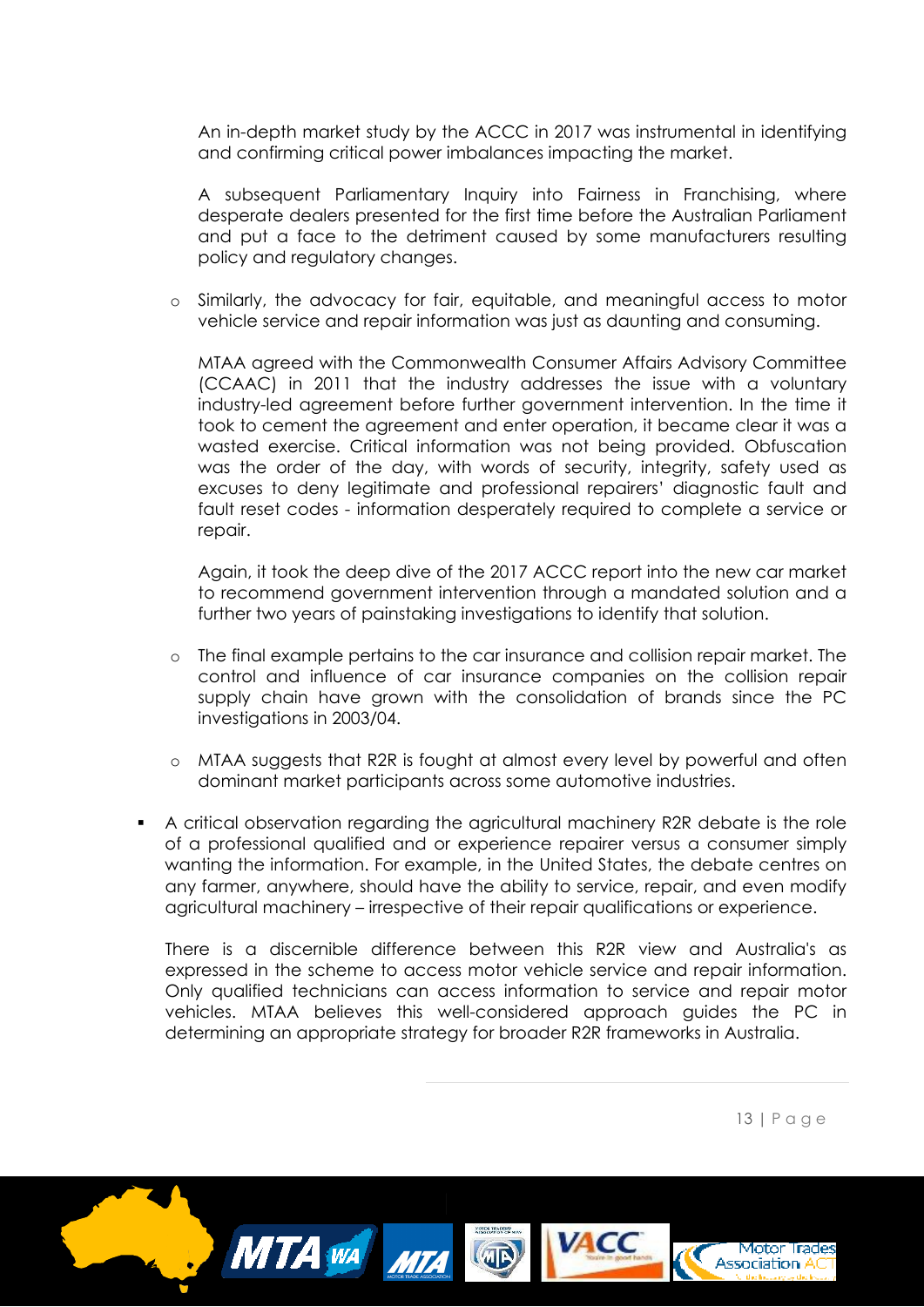- MTAA suggests that unless primary producers can demonstrate qualifications or appropriate skills and/or experience in servicing and repairing increasingly complex farm machinery, then such services should be performed by authorised repairers, be they franchised or independent.
- The motor vehicle service and repair information access scheme should be, in time, extend to include all farm and industrial machinery and other forms of transport as required.

### **Extended Warranties by Manufacturers**

- The Australian new car retailing market is undergoing significant change. Some manufacturers vacated the Australian market while others consolidate their dealer networks or change sales, distribution, service, and repair business models. These changes are altering the landscape of new car retailing and changing access to dedicated manufacturer dealer networks in some circumstances, particularly in regional and rural Australia. It is similar to earlier restructures of agriculture machinery and motorcycle retailing.
- It is the view of MTAA that further changes to the retail new car market are likely, placing additional pressure on market participants and consumers. This consolidation and restructuring are both a competition opportunity but also a risk in substantially reducing competition. MTAA would argue that with a national fleet of more than 20 million passenger vehicles and the nation's continuing reliance on road transport, no manufacturer can rely solely on its dealer networks or dedicated service agents to service and repair the national fleet.
- MTAA suggests some regional and rural consumers are already facing detriment from accessing qualified professional service and repair services because the dealer for their vehicle has vacated the local geographic market due to manufacturer/distributor restructuring. Some owners living in regional areas are already driving hundreds of km's to the nearest service agents, either in larger regional cities or outer metropolitan areas. Some suggest this is acceptable given the long intervals of 12 months or more between service requirements of modern motor vehicles, but this is of little comfort if there unscheduled problems.
- MTAA and Members generally support any car manufacturer or their distributors/importers, providing improved warranty coverage or length of warranty coverage for Australian consumers. However, this support is conditional that any action to improve warranty coverage or length of warranty coverage is in accordance with Australian Consumer Law (ACL), the Competition and Consumer Act (CCA), and there is no potential detriment to consumers or other market participants including dealers, and independent service and repair service providers.

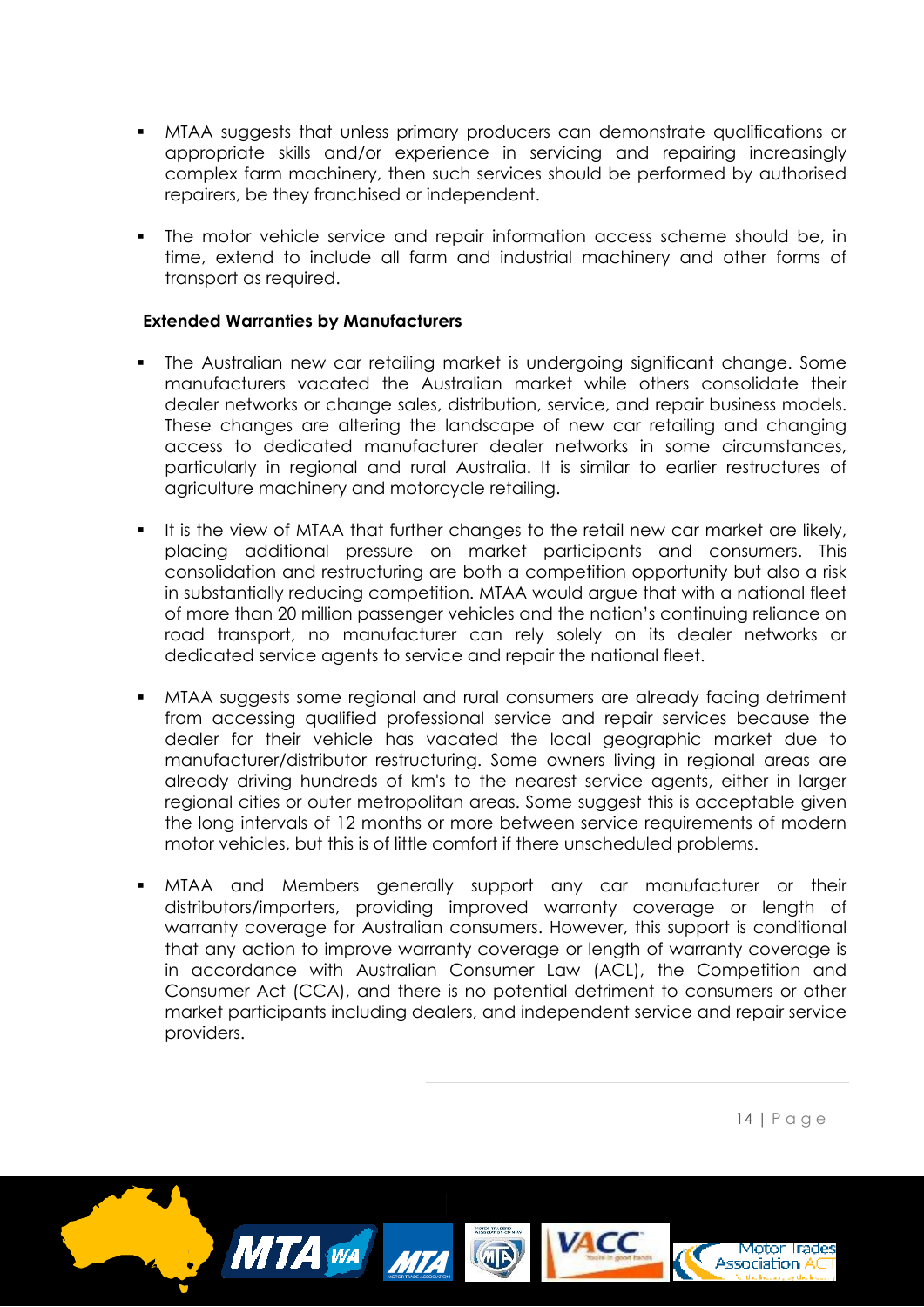- In 2020 Mitsubishi Motors Australia Limited (MMAL) offered a 10-year warranty on its vehicles and lodged an exclusive dealing notification with the ACCC to ensure it did not breach the ACL.
- At first glance, an offer of a 10-year guarantee appears to be of significant consumer benefit, and MTAA notes the announcement (and accompanying media campaign) generated considerable and generally positive exposure. It has arguably created a point of difference in the volatile and highly competitive Australian new car market.
- The MMAL offer of a 10-year warranty is the longest available for any brand, with the nearest competitor offering a manufacture backed warranty period of seven years and unlimited kilometres.
- Given the average age of the Australian passenger vehicle fleet is currently 10.6 years, the MMAL offer arguably provides warranty protection for almost the entire anticipated practical life of a vehicle. (MTAA is not suggesting 10.6 years is the lifespan of a vehicle, just that MMAL is almost covering the average age of an Australian passenger vehicle).
- MTAA notes that the ACCC has accepted at least four previous notifications of 'similar conduct'. MTAA respectfully suggests these previous notifications are quantifiably different from the MMAL notification as they each contain subtle variances such as links to existing 'Loyalty Programs' or 'Roadside assistance' programs [Subaru (Aust) Pty Ltd (N41001) and GM Holden Ltd (N41012)]. MTAA also notes that most of these notifications are more than a decade old and submitted before significant structural adjustment and change to the new car retailing market, including significant consolidation and concentration since their original acceptance of these prior notifications.
- MTAA's concerns centre on apparent inconsistency with consumer protections and competition provisions in the Act, previous ACCC findings and actions in the new vehicle retail market resulting from a comprehensive market study, and potential consequential impacts on other market participants that are not readily apparent within the notified conduct. Specifically:
	- 1. A lack of transparency on the terms and conditions of the 10-year offer, which in the view of MTAA, can give rise to consumer confusion and unintended consequences.

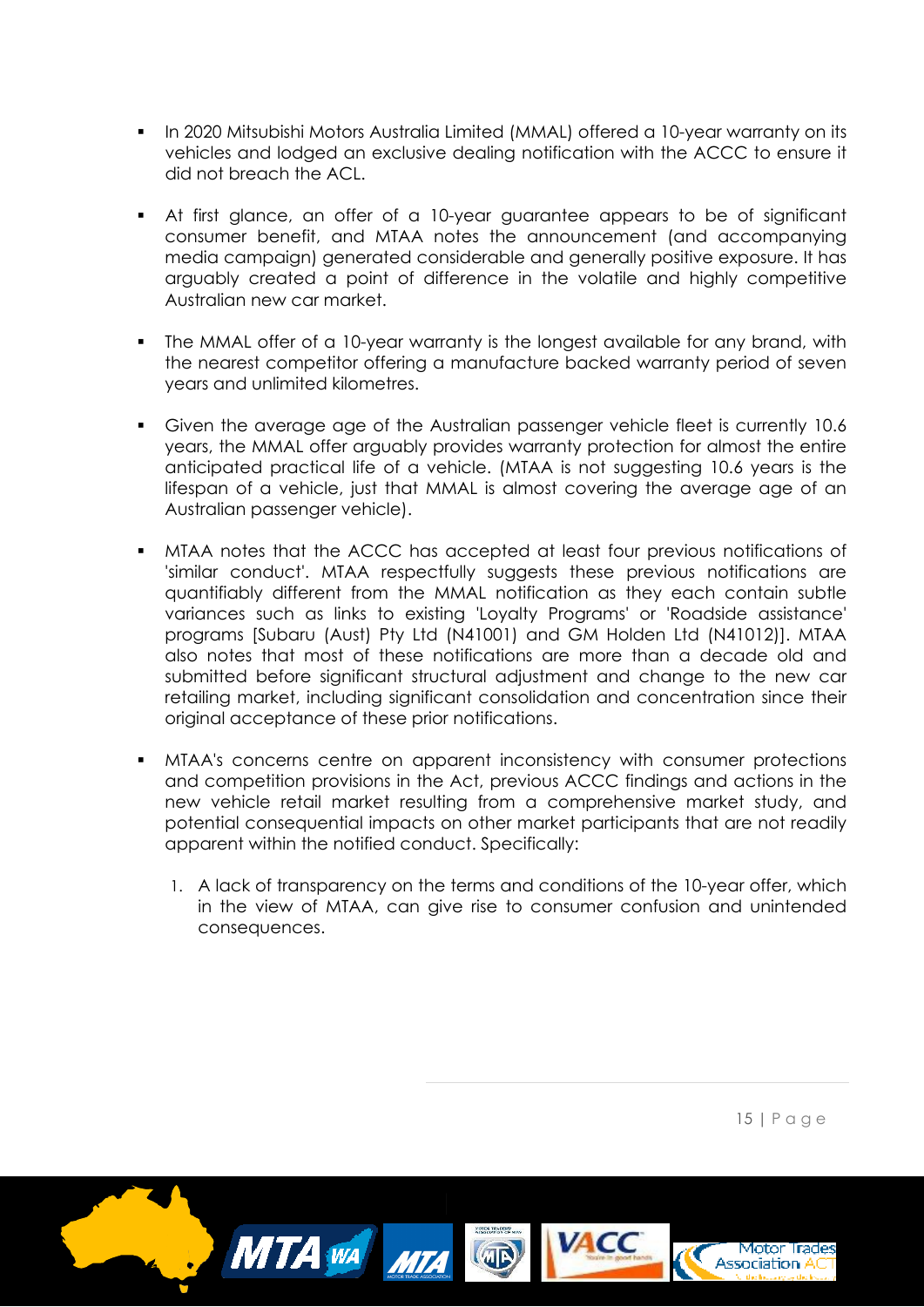- 2. A lack of transparency and clarity on the terms and conditions for Mitsubishi Dealers on the processes and requirements to ensure fair, reasonable, and equitable reimbursement and/or compensation for warranty service repairs undertaken on behalf of the manufacturer over a more extended period (particularly the second five-year period where counterclaims on vehicle use and whether such use is in accordance with manufacturer specifications are likely – i.e. normal 'wear and tear').
- 3. The intent of the MMAL exclusive dealing notification restricts consumer choice by making a condition that owners who purchase a Mitsubishi vehicle covered by the offer must only use MMAL dealers or service agents from the outset of purchase. MTAA respectfully suggests such a condition may cause consumer confusion and potential conflict concerning:
	- Consumer protection and guarantees in the ACL.
	- Competition provisions in the CCA.
	- Additional specific jurisdiction legislation and regulations governing product warranties and consumer protections.
	- Many of the ACCC's findings and recommendations contained in the 2017 '*ACCC New Car Market Study'.*
- MTAA respectfully suggested in its submission to the ACCC that the ACCC should not confine considerations to just the impact of the notification on Mitsubishi's 7.8% share of the Australian market, but the real potential for other car manufacturers and their representatives to make similar exclusive dealing notifications which may undermine the intent of the legislation and competition matters it seeks to address.
- Further information on MTAA and Member concerns can be found in its submission to the MMAL notification on the ACCC website.

## **Right to choose**

- Critical to R2R is consumer choice and the ability to exercise choice. In car insurance and collision repair industries, consumer choice is often muted if not extinguished altogether. This outcome is irrespective of whether the consumer paid for the privilege of choice of repairer.
- Very little has changed since the Productivity Commission Inquiry into the smash repair industry in 2004/05. While a voluntary code of conduct has been introduced, it is ineffectual due to a lack of penalties and enforcement.

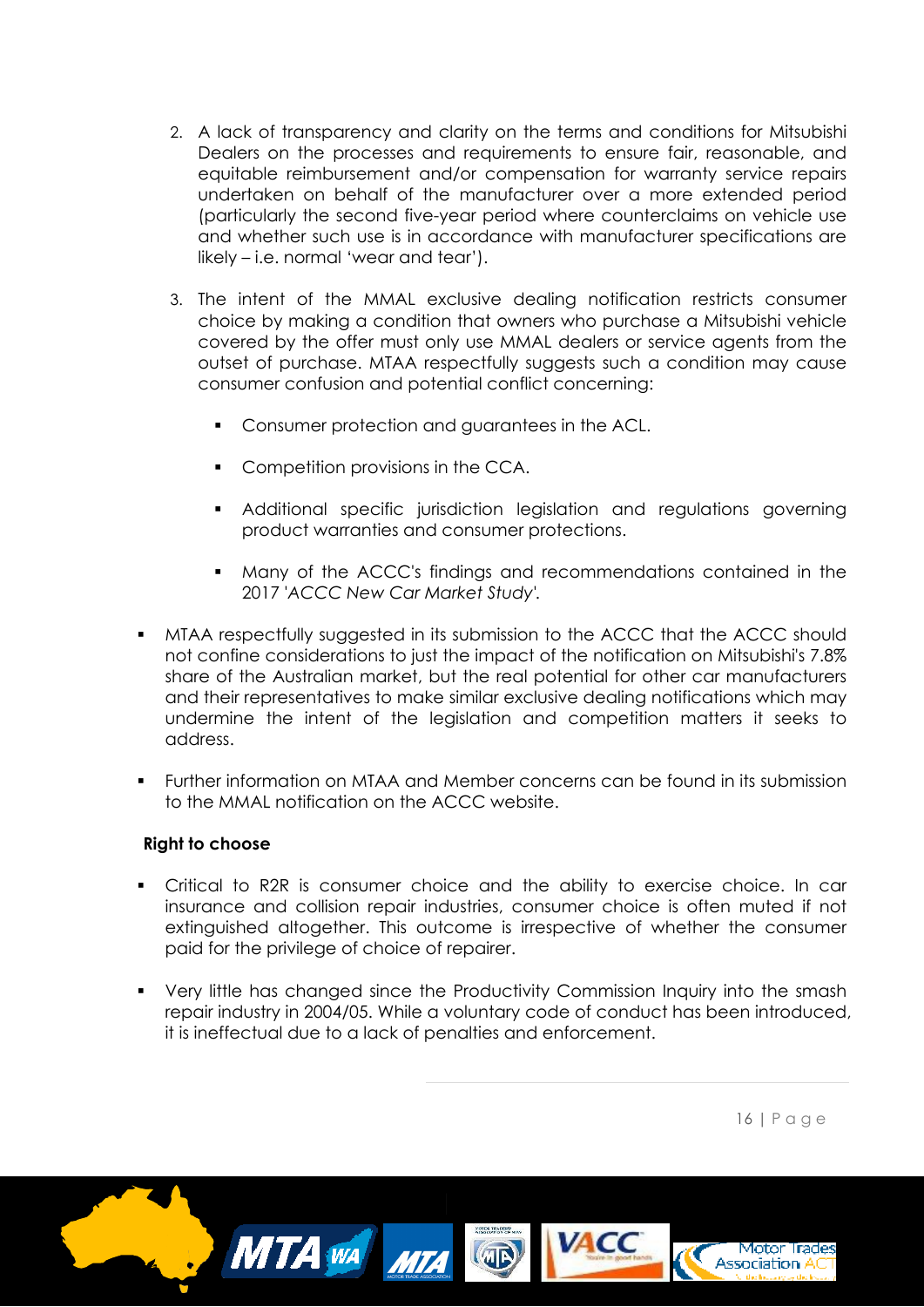- Funny Time and Funny Money (FTFM), which the PC recommended be discontinued immediately in 2004, is still rife.
- Many policyholders like having the freedom to choose a smash repairer because of reputation, location to work or home or because of existing relationships.
- However, as MTAA has submitted to the ACCC and jurisdictional inquiries, car insurers inappropriately 'steer' policyholders to the insurers' preferred smash repairers (even where the policyholder has expressed a preference to the contrary). These are smash repairers that car insurers either own (either wholly or in part) or who are subject to a repair authority (typically with onerous terms under and where cost is often calculated on FTFM).
- Increasingly MTAA and Members are receiving reports from small business repairers and consumers that, to steer policyholders toward their preferred smash repairers, car insurers will apply pressure, harass or coerce and/or mislead or deceive policyholders into believing that their preferred smash repairer is too expensive, too slow or otherwise not a good or competent smash repairer. When this fails, the car insurer may cash settle the claim leaving the consumer to pursue the repair with their repairer of choice.
- In a 2003 report, the ACCC expressed concerns that policyholders could be given a false or misleading or deceptive impression by some comments made about non-preferred repairers. The ACCC reminded insurers and their representatives of not engaging in misleading or deceptive conduct and the obligation to provide customers with the most accurate and honest advice and information when offering advice and directions relating to the repair of their vehicle:

*'Insurers must ensure that their staff do not engage in misleading and deceptive conduct by way of representations made to the consumer about rights under their policy or conditions imposed by the policy, either when taking out or reviewing a policy, or in the event of a claim'.* 

• The Productivity Commission recorded its finding that:

*'[Car] Insurers should not attempt to dissuade consumers from exercising their available choice options by misleading, inaccurate or unjustified comments about the quality or timeliness if repair of nonpreferred repairers.'*

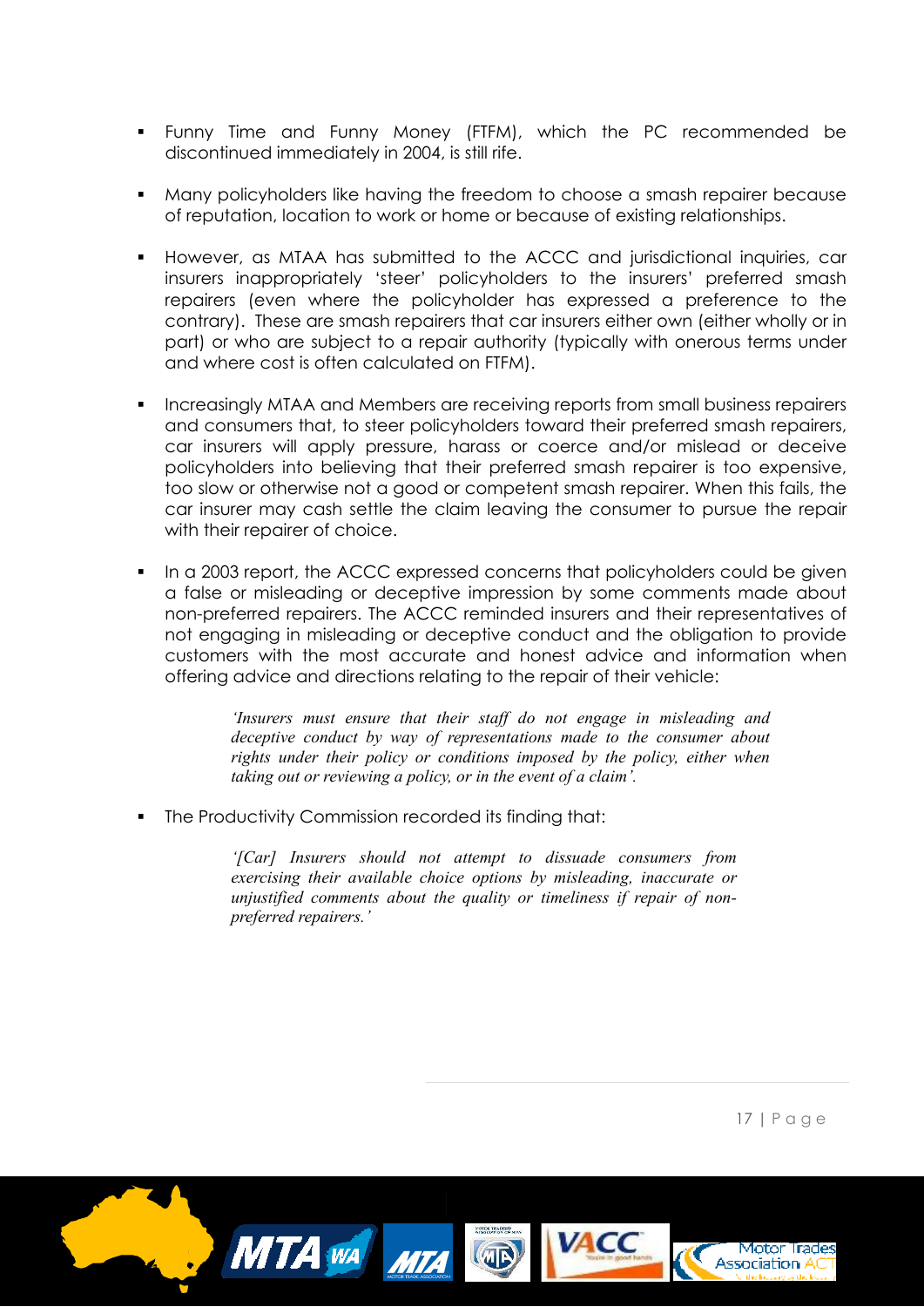Other strategies employed by car insurers to make it difficult for policyholders to use their chosen smash repairer include requiring the policyholder to engage a loss assessor or obtain several quotes for repair and/or processing the policyholder's claim more slowly than the car Insurer would otherwise process the claim. The MTAA has recently raised these serious consumer repairer choice issues with the ACCC for further investigation.

## **DRAFT FINDING 4.3 COMPETITION PROVISIONS ARE AVAILABLE TO ADDRESS REPAIR ISSUES**

- MTAA agrees that the ACL and CCA provide sufficient protections. MTAA also acknowledges some protection, guarantees and other provisions not yet been tested, such as an effects test which MTAA vigorously advocated. However, MTAA respectfully suggests more work still needs to be done before any additional guidance materials on issues such as durability, as raised in the draft R2R report, are considered.
- As previously referred, MTAA has called for ongoing improvement to applicable consumer guarantees. MTAA believes the more complex and high value the product, the more complex the matters are that require consideration and the greater need for clarity through definitions and terms.
- MTAA and Members submissions to reviews of Australian Consumer Law (ACL) (Harper and Hilmer) and subsequent investigations into consumer guarantees (Treasury) highlighted matters associated with high-value complex products, including motor vehicles.
- While there are advantages in having one generic Australian Consumer Law applicable across all goods and services in the economy, there are exceptions. In the case of motor vehicles and parts, there are issues concerning product lifespan, durability, liability warranty inclusions and exclusions, that warrant greater specificity and delineation within the legal framework of the ACL.
- MTAA believes many automotive retail, service and repair businesses can endure an unfair burden under the ACL at or near the end of the supply chain. This burden can materialise due to manufacturer obfuscation of accountability, 'shifting' accountability to retail networks or approved repair providers/partners.
- Central to many of these cases is a considerable level of misunderstanding among consumers and automotive businesses concerning the provisions in the ACL regarding motor vehicle sales and repairs and consumer protections.

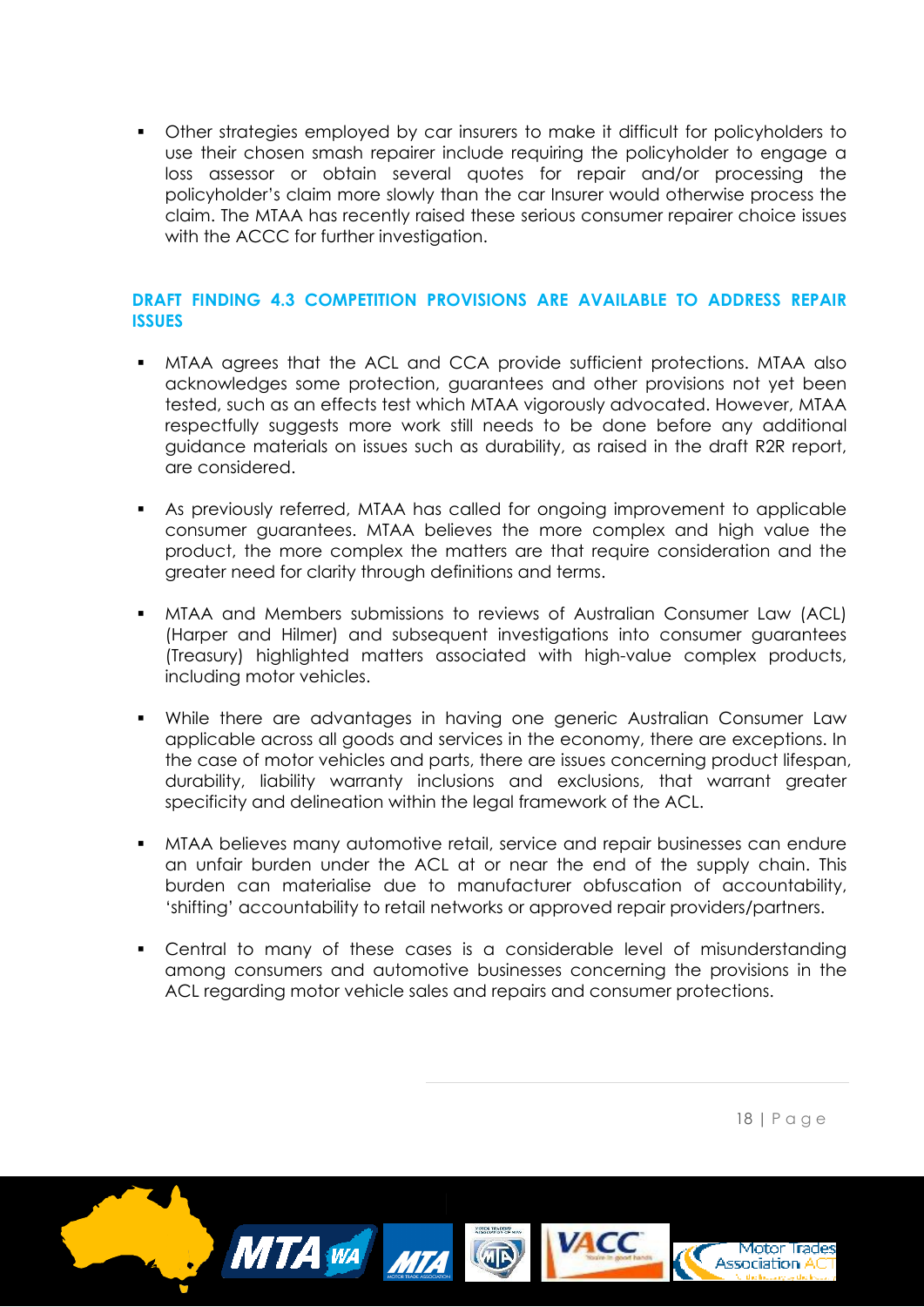#### Some of this lack of clarity includes:

- o What constitutes a 'minor failure' and a 'major failure' under section 259 of the ACL?
- o A proper definition of 'reasonable time' for conducting vehicle repairs.
- o Expectations relating to 'fit for purpose', 'acceptable quality', as well as expected product lifespan.
- o Misunderstandings concerning the time length of consumer guarantees for specific types of vehicles.
- o Apparent lack of understanding and confusion by consumers regarding statutory warranties as applicable under the Motor Car Traders Act (NSW) or similar jurisdictional legislation and their rights under the ACL.
- o Disputes surrounding the liability and responsibilities associated with product failures between vehicle manufacturers, retail networks, and the ACL application.
- o MTAA disagrees that Courts are necessarily the most appropriate means of providing this clarity. Most consumers and small businesses do not have the resources to resolve through the courts.
- Subjectivity and interpretation are enhanced when consumer perceptions of product value, utility value, and motor vehicle products 'should be able to do' versus the manufacturer specifications of what the product is designed and can do, and individual financial matters are included. MTAA respectfully suggests these matters require additional work as part of any actions to facilitate a broad R2R framework.

## **INFORMATION REQUEST 4.2 A POSITIVE OBLIGATION TO PROVIDE ACCESS TO REPAIR SUPPLIES**

## **Australian Context**

 MTAA suggests an example of designing and implementing a positive obligation on manufacturers to provide access to repair information and supplies is the process taken to ensure access to motor vehicle service and repair information as a part of R2R for automotive over the past decade.

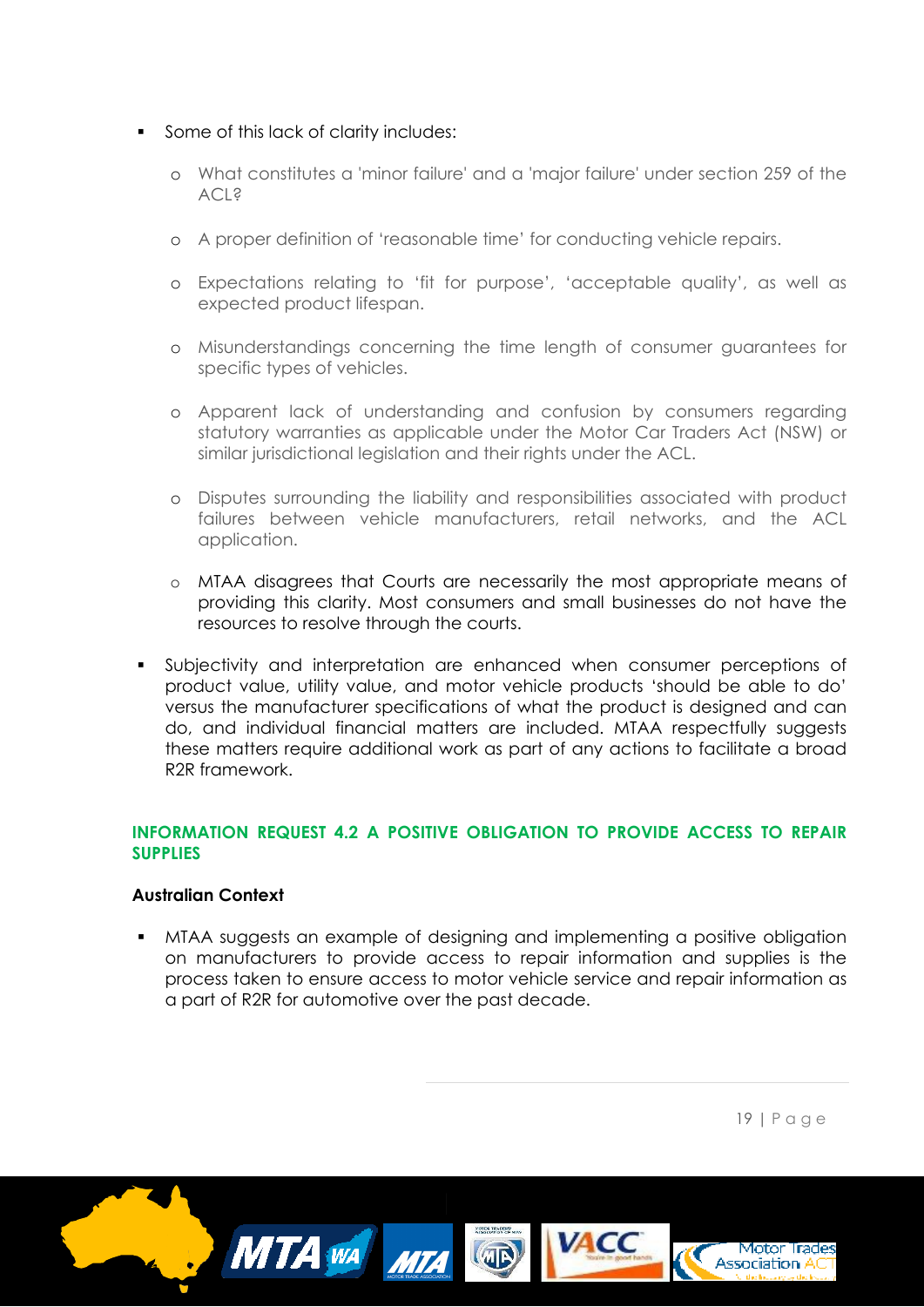- Problems experienced by independent garages in accessing the necessary information to complete repairs increased with the use of electronics and computerisation in motor vehicles systems, increased cooperation/ownership of automotive brands, and the start of consolidation of dealership networks.
- By 2010 problem reports had escalated to the point where it attracted the Commonwealth Consumer Affairs Advisory Committee (CCAAC), who launched an investigation in 2011.
- The Committee found barriers existed and expressed concerns regarding the growing number of cases where lack of reasonable access to service and repair information impacted competition and consumer choice. The CCAAC recommended the automotive industry be allowed an opportunity to address the findings through the development and implementation of s voluntary agreement.
- With oversight of the Commonwealth Government and then Minister for Small Business, five peak automotive organisations developed a voluntary agreement and the first attempt at providing online access to motor vehicle service and repair information. The development process was arduous with many matters, including the treatment of safety, security, and environmental information proving too challenging to resolve totally. Some manufacturers responded better than others, some did not attempt at all, and others provided some information. By 2014/15, the voluntary agreement failed - arguably before the ink had dried.
- Simultaneously, access to service and repair information issues manifested and became more pronounced with weekly and then daily reports raised by independent repairers. Notably, consistent themes emerged, including lack of access to diagnostic fault code information and reset codes to complete the repair.
- By 2017, and with the failure of the voluntary agreement, the ACCC determined to include service and repair information access and R2R as issues for examination in a new car retailing market study. The study confirmed the significance and impact of the issue and recommended the government investigate a mandated solution.
- Another two years of in-depth investigations by a dedicated Treasury Department team, including many areas examined by the PC, has realised a mandatory scheme for providing motor vehicle service and repair information through a dedicated scheme and solid enforcement and penalties for breach. MTAA and Members have been heavily involved in consultations.

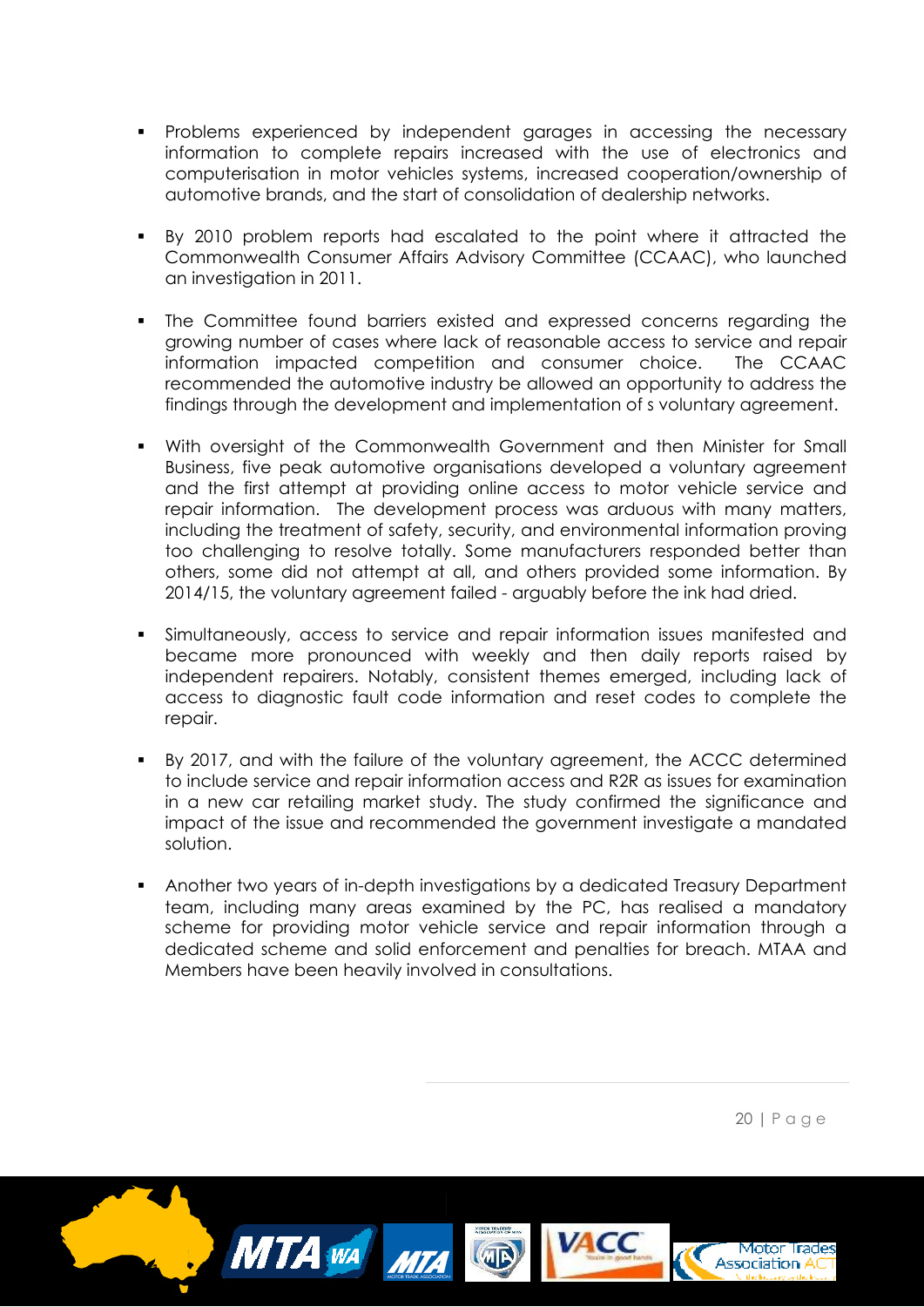MTAA understands that up to 9 portfolios and Ministers were involved in the consultation given the complexity of policy and regulatory matters and the intersection of the proposed solution with many other international and domestic market, policy and trade considerations. Part of these processes were the extensive examinations of similar solutions in Europe and the United States.

## **United States Context**

- The **National Automotive Service Task Force (NASTF) was** established in June 2000 to identify, communicate and resolve gaps in the availability and accessibility of automotive service information. It was an initiative of various automotive and automotive engineering organisations recognising the increasing difficulties experienced by consumers and businesses to source reliable manufacturer information and where information was not available, the risk this posed to consumer safety. In addition, this information also included service training, diagnostic tools, and equipment.
- NASTF from the outset included representatives from OEMs, aftermarket and service and repair organisations. Arguably the role of NASTF and the services it provides strengthened with the passing of R2R legislation in the Commonwealth of Massachusetts in November 2012, a revised law in 2013, and a Memorandum of Understanding between automotive stakeholders in January 2014.
- Consideration of a form of **motor vehicle right to repair legislation** has been advocated in various states in the USA since 2001. In the late 1990s in Europe and the United States, issues emerged regarding access to automotive service and repair information. However, it was not until November 2012 that 86% of voters in the Commonwealth of Massachusetts in the United States supported legislation that required Original Equipment Manufacturers to "provide access to their diagnostic and repair information system through a non-proprietary vehicle interface" commencing with the 2015 model year.
- The passage of the Law created inconsistencies between existing Law and the ability of OEMs to meet such strict timeframes given the lead times involved in the design and production of new vehicle models. In November 2013, Massachusetts legislators repealed that 2012 law and replaced it with a compromise that gave OEMs until the model year 2018 to make necessary technical changes enabling access to service and repair information.
- In January 2014, the United States Automotive Aftermarket Industry Association, Coalition for Auto Repair Equality; Alliance of Automobile Manufacturers; and the Association for Global Automakers; signed a Memorandum of Understanding (MoU). Central to the 2014 MoU is agreement on a standardised interface and to make diagnostic information available in all 50 states.

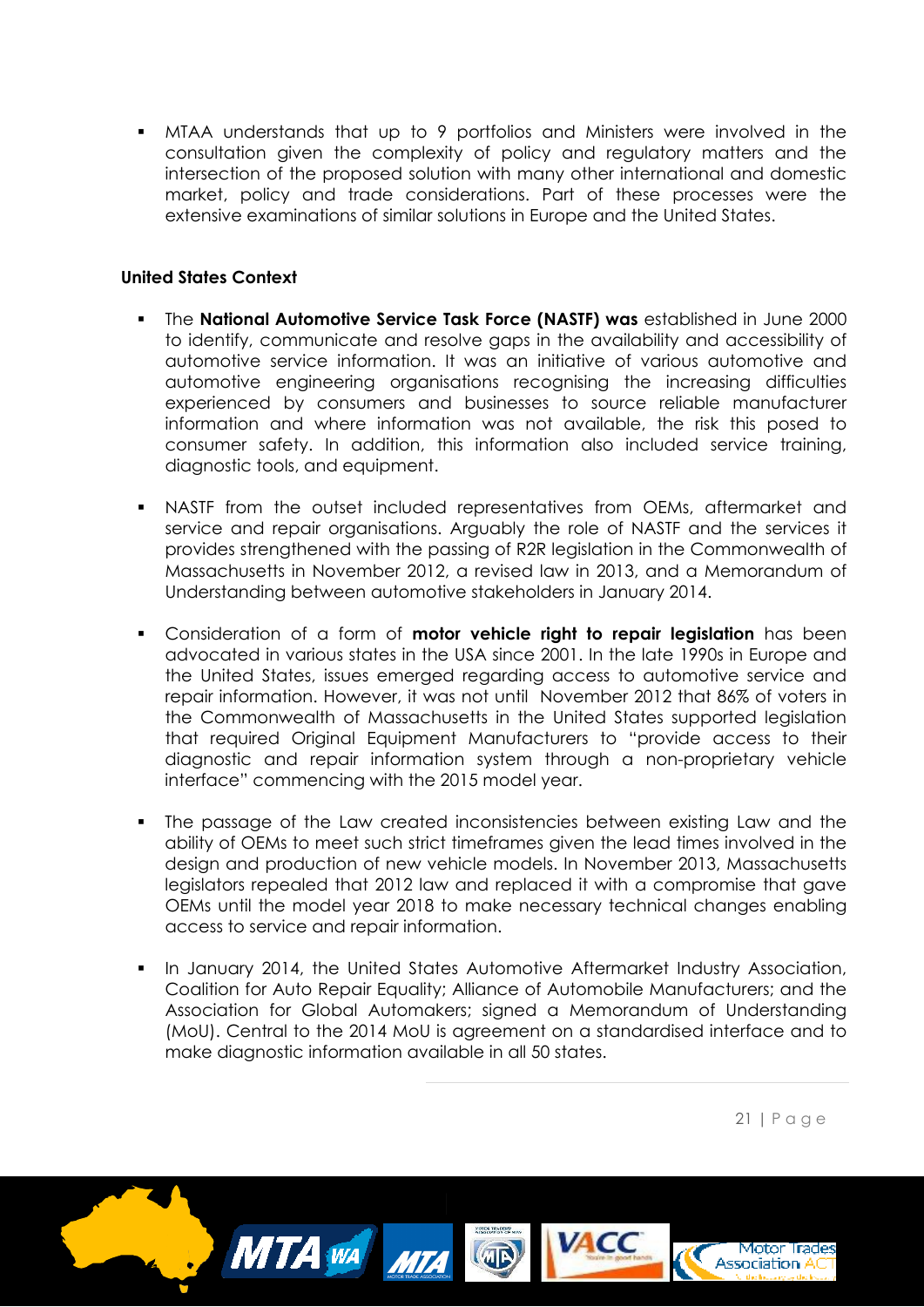Without the MoU, aftermarket and repair organisations would likely have sought the same legislation in all United States. This may have posed difficulties because of the potential for individual and subtle changes between each State legislature.

- With the impact of information communications technology and the importance of consumer and vehicle data, further amendments to the Massachusetts automotive R2R law are being sought to deal with the data issue.
- The amendment requires motor vehicle manufacturers selling vehicles with telematics systems in Massachusetts to equip them with a standardised open data platform beginning with the model year 2022. The objective of this amendment provides vehicle owners and independent repair facilities access to retrieve electronic and diagnostic information required to repair a vehicle efficiently and safely.
- The legislation was passed in late 2020 with 75% voter approval. Shortly after, an alliance of car manufacturers filed a lawsuit against the legislation suggesting it violated other Federal laws and raised significant cybersecurity and privacy concerns.
- The case commenced on June 21 with the legislation on hold until the matter is resolved.
- More recently, President Biden signed an Executive Order to promote competition in the United States economy, including specific reference to R2R. The Executive Order encourages the US Federal Trade Commission (FTC) to limit manufacturers from restricting people's ability to use independent repair shops and issue rules against anti-competitive restrictions on using independent repair shops.

#### **European experience**

- MTAA assumes the PC is familiar with European Block Exemption Regulations relating to R2R, particularly the automotive industry – Motor Vehicle Block Exemption Regulation (MVBER).
- The MVBER is currently under review. The review has prompted calls by the European aftermarket and repair associations for data issues to be part of any reforms to the regulations, similar to the United States.
- An evaluation report of the MVBER as part of the review process released in May 2021 found that motor vehicle markets have not significantly changed since the previous review in 2010. However, the report recognised intense pressures in the automotive industry.

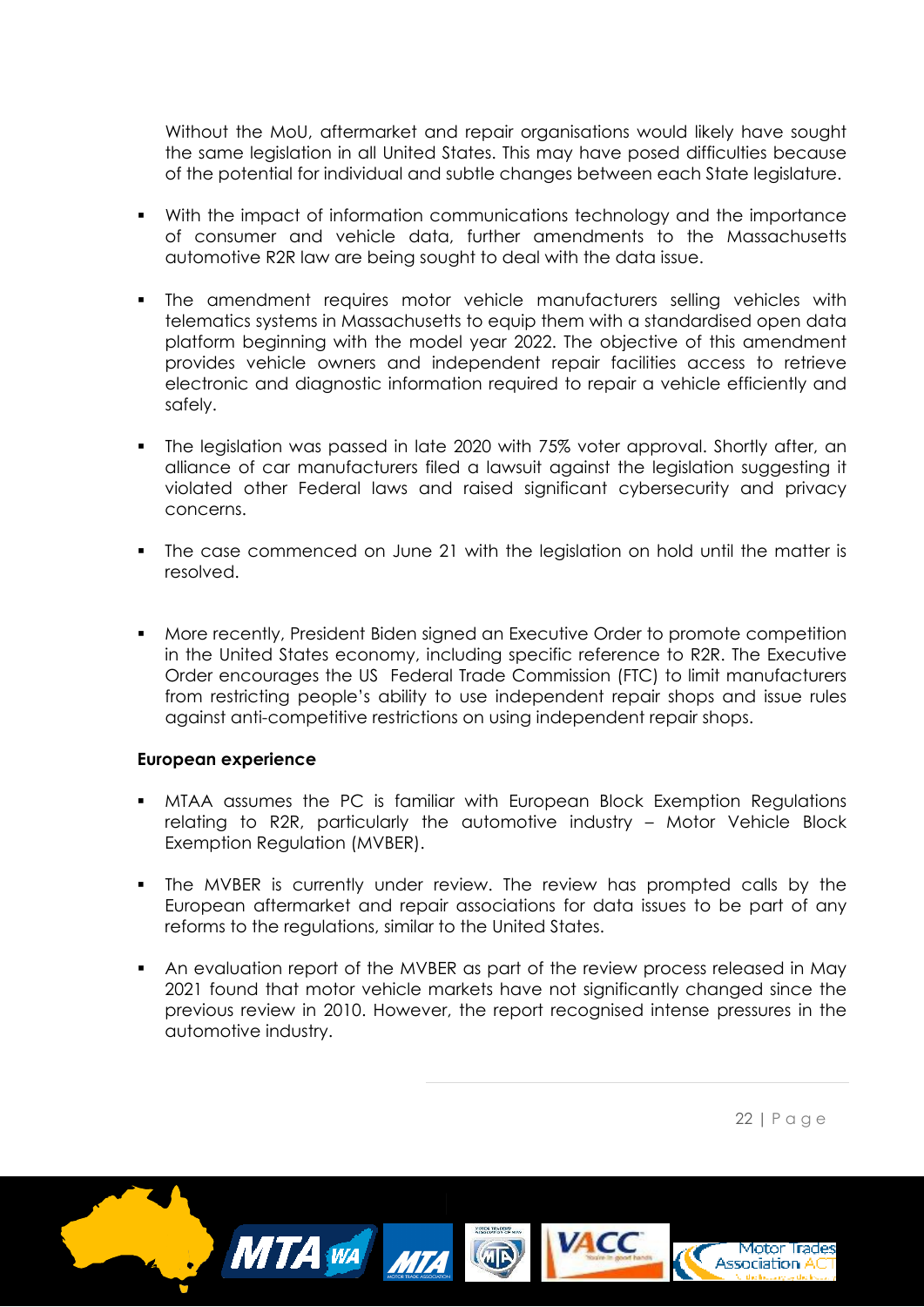- The evaluation report also highlights:
	- o Authorised repairers enjoy considerable local market power, and that intra-brand competition within the authorised networks appears to be limited by strict and detailed quality criteria
	- o The report also states that independent repairers will only exert solid competitive pressure if they have access to spare parts, tools, training, technical information and vehicle generated data.
	- o The market is less flexible for motor vehicle spare parts due to contractual arrangements between original equipment suppliers and vehicle manufacturers, which ultimately reduces the choice available to consumers.
- The review process by the EU Commission is now underway on whether to renew, revise or let the MVBER lapse on 31 May 2023.
- MTAA believes that the draft legislation is a world-leading policy that will address and enable Australian consumers to exercise their rights of choice in servicing and repairing the nation's 20 million-strong fleet. Simultaneously it will provide Australian automotive small businesses with the ability to compete and offer a range of automotive services without the level of impediment, and a potential detriment experienced because they could not access all necessary information.

## **DRAFT RECOMMENDATION 4.1 EVALUATE MOTOR VEHICLE INFORMATION-SHARING SCHEME**

 MTAA welcomes the PC recommendation for an evaluation of the new automotive service and repair information scheme. Of course, MTAA will continue to provide input to the Minister, government, and stakeholders on the scheme's operations and opportunities for improvements and additions or solutions to implementation or other issues identified.

# **Section 4 - Manufacturer warranties and their influence on repair**

#### **DRAFT FINDING 4.1 VOIDING WARRANTIES FROM INDEPENDENT REPAIR AND DRAFT RECOMMENDATION 4.2 ADDITIONAL MANDATORY WARRANTY TEXT AND INFORMATION REQUEST 4.3 A PROHIBITION ON WARRANTY VOID TERMS**

 MTAA refers to previous comments regarding consumer awareness of their rights to repair. There are no objections to including prominent text to clarify consumer entitlements.

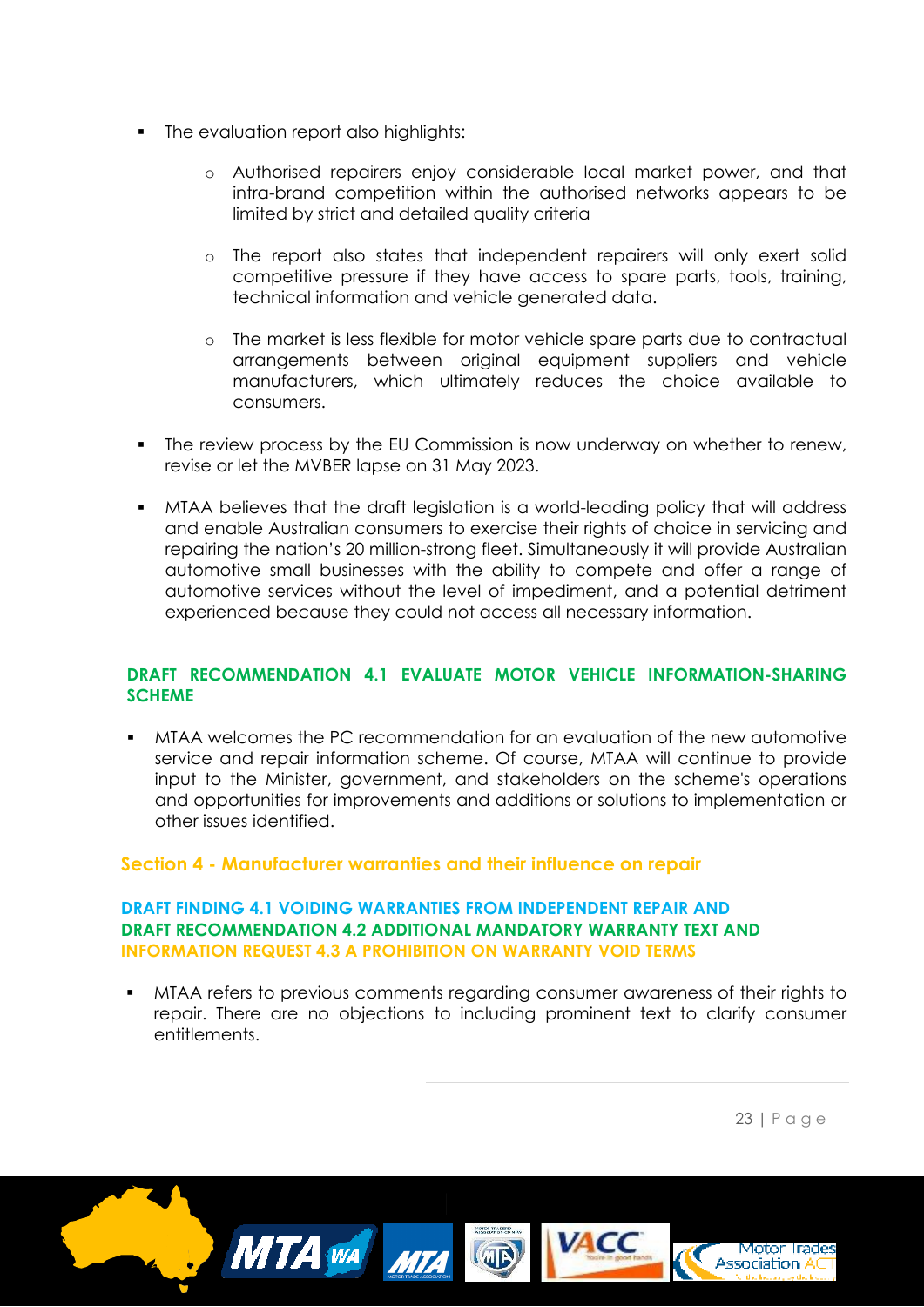- MTAA broadly supports the inclusion of increased definitions and terms which clarify consumer choice and fair and equitable competition.
- For high-value complex motor vehicle products, the onus is the careful and direct use of language, removing ambiguity, and recognising that a motor vehicle is different from other consumer products.
- While the intent of the *Magnuson Moss Warranty Act* is understood and broadly supported, MTAA respectfully suggests significant work would need to be undertaken beyond the scope of the R2R inquiry for any changes that emulate *Act* provisions relating to motor vehicles.
- Today's motor vehicles, agricultural machinery and motorcycles bear little to no resemblance to 1975 models. The environment, behaviours and actions in the United States that necessitated the *Magnuson Moss Warranty Act, a*s far as MTAA can ascertain, has never been substantially reviewed.
- While the intent to protect consumers from widespread misuse of warranties and enhance competition by removing the threat of reprisal and easing access to remedies remains, MTAA respectfully suggests that today's products and environments are entirely different. Differences need to be fully unpacked and understood in considering the way changes are formed, tested and included in the ACL and CCA. This must consider as far as practicable any unintended consequences and the separation of high-value complex products versus lowercost products. The inclusion of any recommendations that prohibit manufacturer warranties from containing terms that require consumers to use authorised repair services or parts to keep their warranty coverage should be considered with extreme care regarding motor vehicles, agricultural machinery and motorcycles.
- While MTAA acknowledges there may be merit in such an approach, particularly for products up to a specific cost, including white goods, consumer electronics etc., additional detailed work is required for high-value complex motor vehicle products.
- MTAA cannot provide any input to the cost/benefit of the suggested recommendation.

# **Section 5 Intellectual property protections and repair**

## **DRAFT FINDING 5.1 INTELLECTUAL PROPERTY-RELATED BARRIERS TO REPAIR, DRAFT FINDING 5.2 OPTIONS TO IMPROVE ACCESS TO REPAIR INFORMATION AND INFORMATION REQUEST 5.1 IMPROVING ACCESS TO REPAIR INFORMATION**

- MTAA has no issue with finding 5.1.
- **MTAA has reservations regarding finding 5.2.**

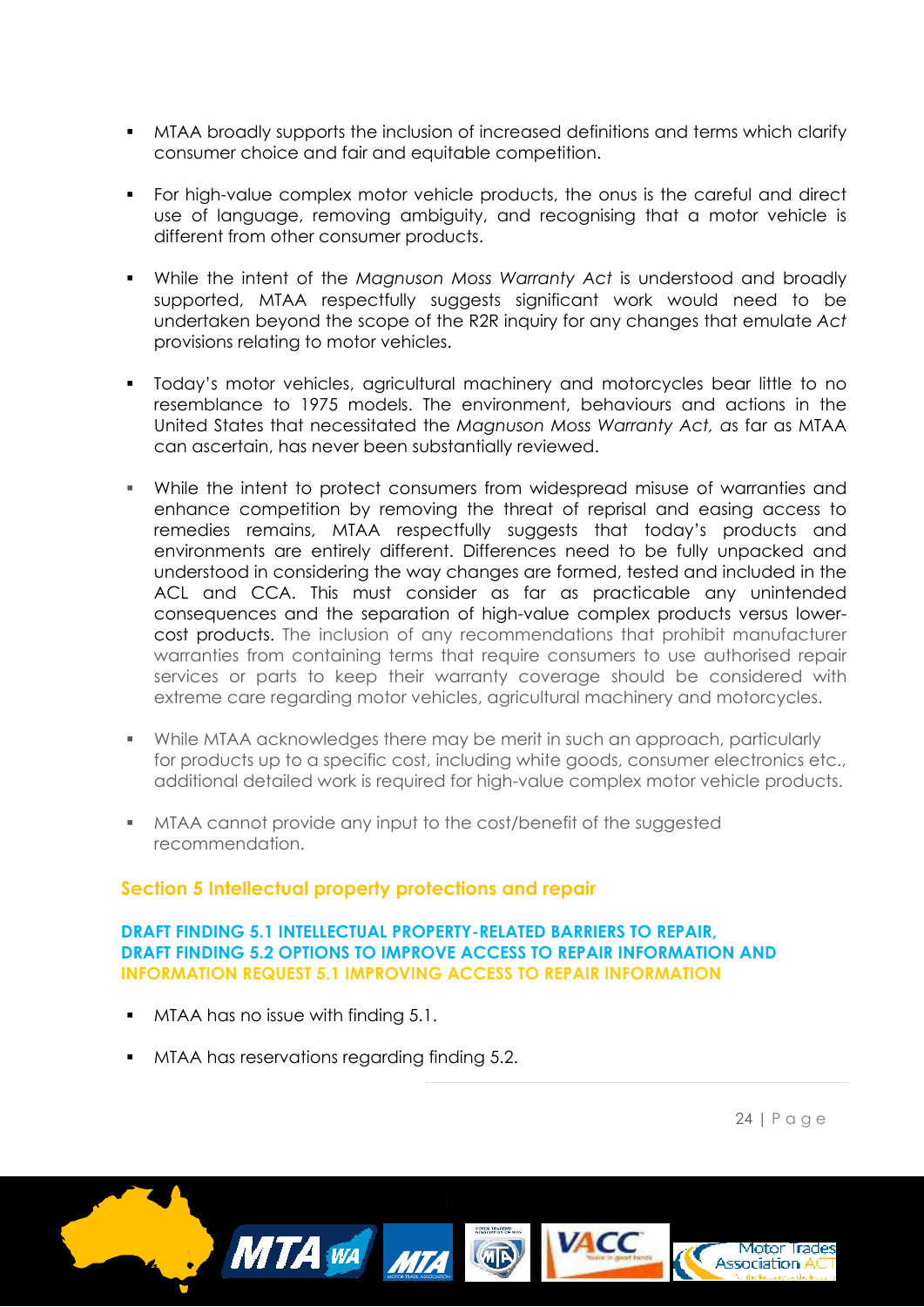- MTAA refers to its submissions to the ACCC New Car Market Study (2016/17) and investigations by the Treasury Department into a mandated scheme for the provision of Motor Vehicle Service and Repair Information.
- With the heavy involvement and contributions to the solution for motor vehicle service and repair information, MTAA does not believe it can provide any further guidance on what other actions might benefit the broader application of R2R.
- The issue of intellectual property is complicated and sometimes seemingly impossible. MTAA has consistently agreed that manufacturers must obtain a return on substantial investment. The investment can be billions of dollars over many years. The same applies to component and technology suppliers who may have individual arrangements with specific car manufacturers before making the technology more widely available. The technology may be unique or specific to a product (a particular high-spec model vehicle). However, the issue is balancing the right to get a return on this investment versus the right for consumers to choose and have confidence in their repairer who can properly access information and parts.
- MTAA cannot provide a cost-benefit analysis of proposed changes to the copyright laws and accompanying contractual arrangements.
- MTAA refers the PC to Member submissions, including the Victorian Automotive Chamber of Commerce submissions.

# **Section 6 - Product obsolescence and e-waste**

## **DRAFT FINDING 6.1 PREMATURE OBSOLESCENCE IN AUSTRALIA**

- MTAA has no issue with the draft finding as presented and concurs with PC observations of little evidence of manufacturers intentionally reducing product lifespan. MTAA agrees there is no need or benefit in additional policies, standards, or expanded consumer protection laws to prevent premature product obsolescence.
- **In automotive, any deliberate reduction in lifespan is the antithesis of vehicle safety,** security, and heavy emphasis on scheduled maintenance, adherence to recalls, and manufacturer specifications and requirements.
- However, MTAA suggests a discernible difference exists between actions designed to deliberately reduce product lifespan versus behaviours or actions designed to protect market dominance, constrain competition, or dictate who repairs, services or maintains a product to ensure it meets lifespan attributes.

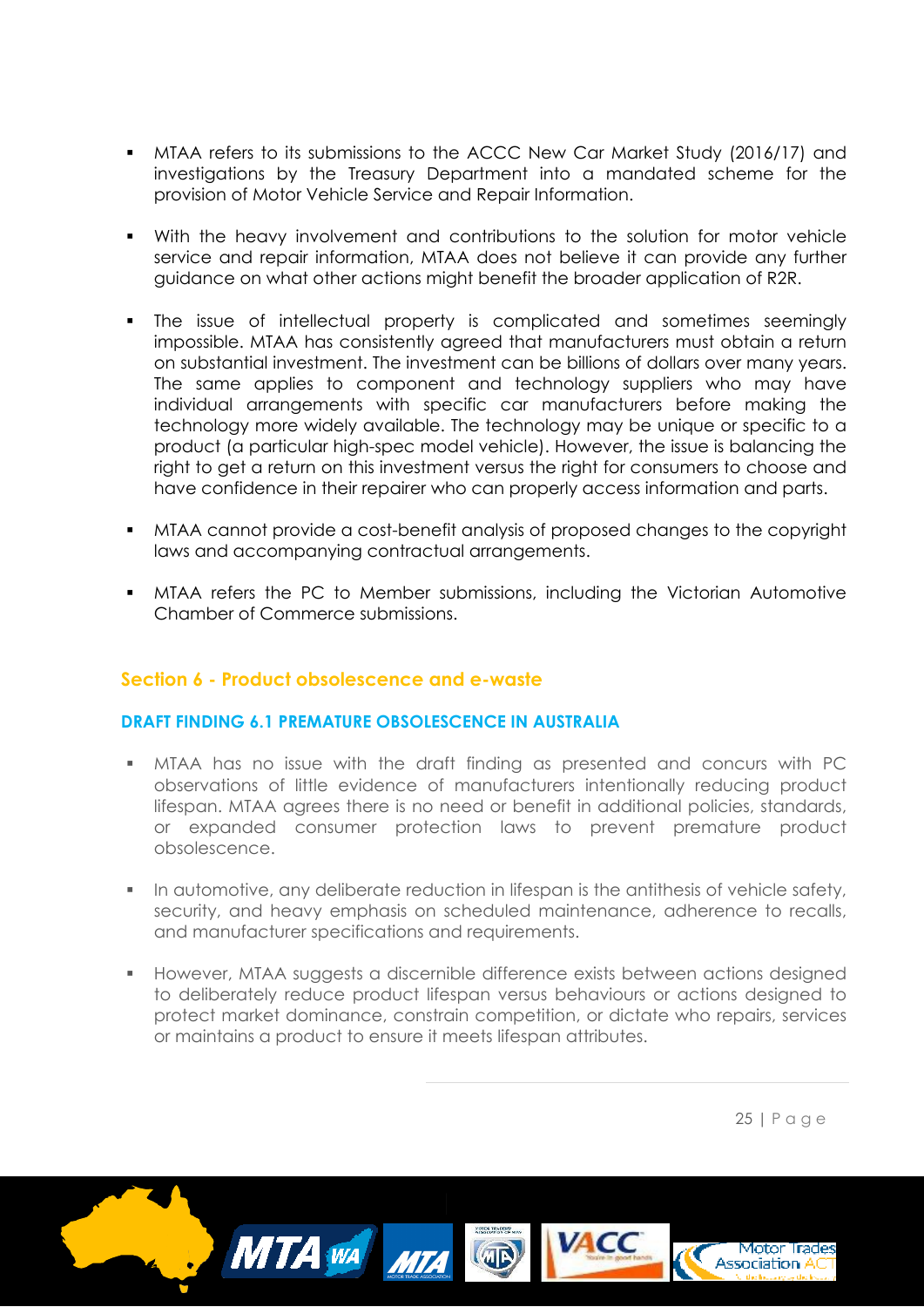- It is conceivable that intentional acts can protect elements of the service, repair, parts supply, or other elements in an R2R environment by dominant market participants. MTAA believes decade long investigations into the provision (or not) of critical service and repair information in automotive and the proof that there were deliberate denials to certain information confirmed the need for government intervention and that actions can constrain a market.
- MTAA also points to the market power of car insurance companies and their vertical and horizontal control of the motor vehicle insurance and collision repair industries as a further example. The power insurance companies possess to dictate terms and conditions, including repair methods, parts to be used, preferred suppliers, and a range of other elements in the repair process, is well documented and subject to numerous inquiries and investigations. MTAA refers the PC to three recent jurisdiction inquiries into smash repair by the Parliaments of NSW South Wales, Western Australia and South Australia for additional information.
- It is also conceivable that premature motor vehicle obsolescence could become a potential issue as an unintended consequence of poor policy decisions to transition the national fleet rather than any deliberate act by a manufacturer.
- MTAA is concerned a piecemeal approach to transitioning the national fleet of 20 million vehicles from internal combustion engines to electric powertrains may in itself cause premature product obsolescence. There appears to be a rush by jurisdictions to provide incentives, subsidies, and other government intervention in the new car market to encourage electric vehicle uptake.
- **MTAA maintains the transition to electric vehicles should be part of an overarching** national plan that includes at a minimum:
	- o Alignment to charging infrastructure rollout.
	- o Harmonised and consistent national policy approaches to road user taxation reform and other incentives and charges.
	- o The development and implementation of an End-Of-Life vehicle policy for accredited, harmonised and consistent decommissioning, dismantling and recycling of vehicles.
	- o National recognition, policy and regulatory gateways for autonomous mobility systems (avoid a situation where travelling between Sydney and Melbourne means not utilising all automated driving systems because of differing rules).
	- o Specific protections to deal with consumer data, data ownership, and access to data captured by motor vehicles and associated/affiliated technologies.

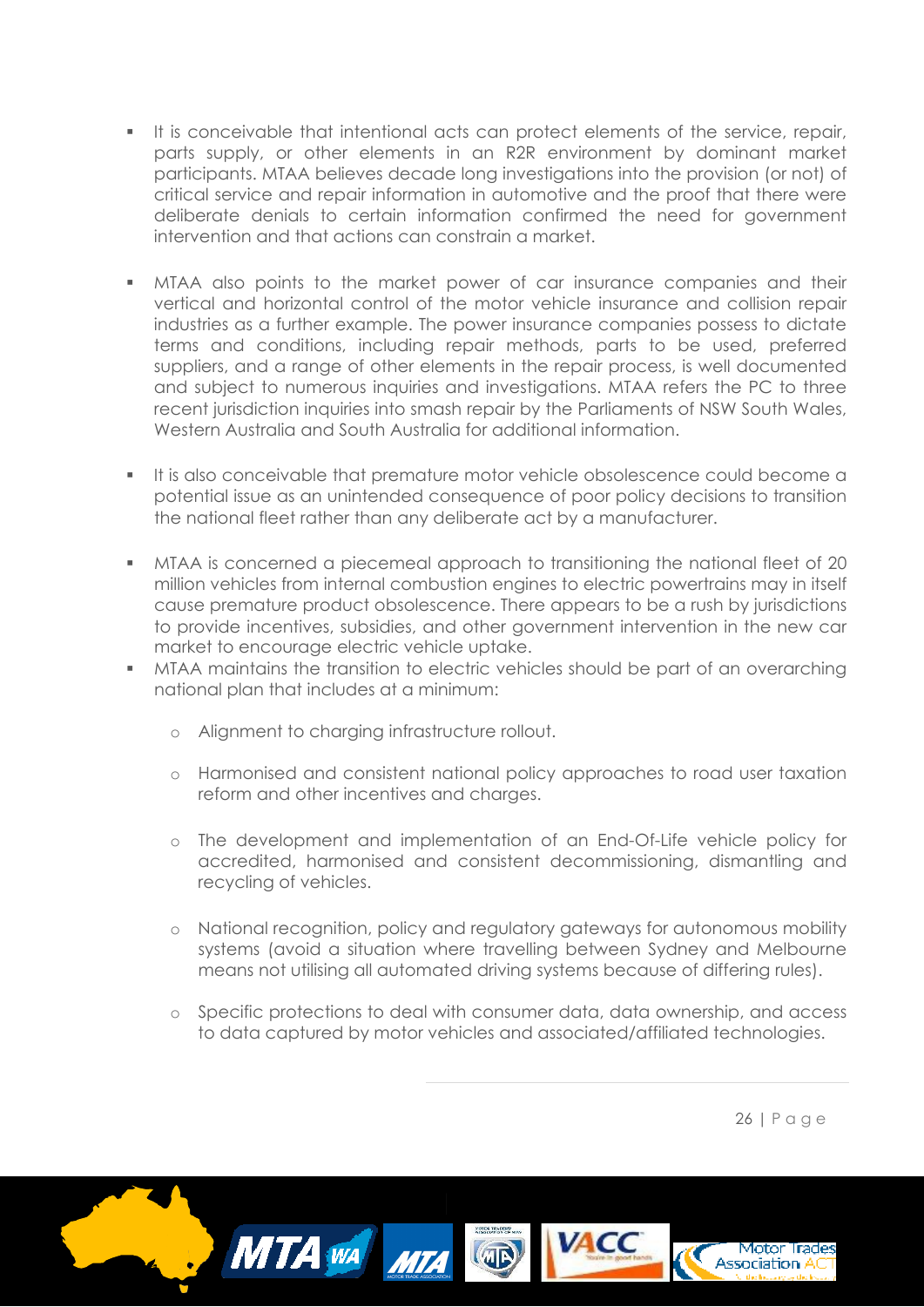# **INFORMATION REQUEST 6.1 PRODUCT LABELLING SCHEME**

- MTAA is familiar with product lifespan labelling requirements recently introduced in France and moves to expand such requirements across the European Union.
- MTAA is also familiar with consumer studies into the benefits of labelling, including a 2016 European Economic and Social Committee (**EESC**) study into the influence of lifespan labelling on consumers, which found:
	- o Sales increase for products labelled as long-lasting
	- o Preference by consumers for products that demonstrated product longevity.
	- o Consumer's preparedness to pay more for products with guaranteed long life and repairability.
- Therefore, the Federation understands the intent of the draft report recommendation, particularly for whitegoods, electronics etc. However, MTAA does not believe such labelling is necessary for high-value complex products such as motor vehicles.
- **Motor vehicles are already subject to compliance, identification, fuel and energy** consumption labelling as required under the Road Vehicles Standards Act and Australian Design Rules.
- Consumers also spend significant time researching the purchase of a motor vehicle. Google and other online studies reveal significant trends by consumers in researching motor vehicles, including price, model, technology, safety features, warranty, and service/repair inclusions and exclusions. This is in addition to extensive product manuals and guides that come with each car sold and access to online customer resources. MTAA believes that for these reasons, lifespan labelling is not required for motor vehicles.

# **DRAFT FINDING 7.1 E-WASTE IS A SMALL BUT GROWING WASTE STREAM**

 MTAA generally agrees with the finding that e-waste is a growing waste stream and that emerging products, including batteries, will contribute to a likely increase. As the first generation of electric vehicles reaches more than a decade in age, automotive contributions to e-waste will likely grow. MTAA suggests a need for robust forecasts of total e-waste sources and contributors to plan and identify solutions to emerging issues.

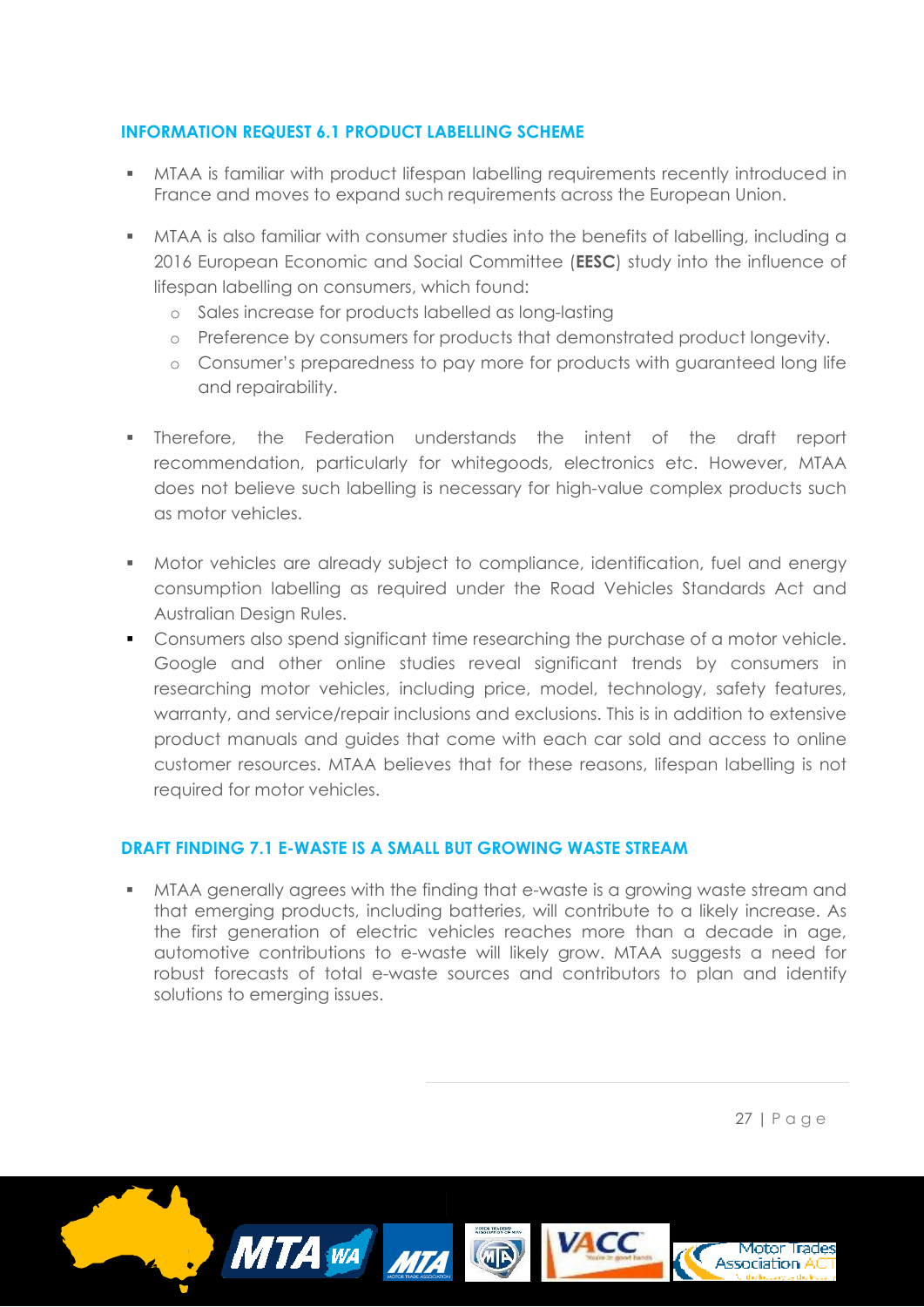- While recognising that in-depth investigation of e-waste and waste sources may generally be outside the R2R inquiry ToR, MTAA strongly suggests that contributors such as motor vehicles and automotive industries need more investigation.
- To this end, MTAA suggests the PC may wish to flag the importance of additional measures/actions to address the identification and source contribution of waste and e-waste.
- MTAA believes any investigation and measures must include a legislated motor vehicle End of Life Vehicle (ELV) scheme. MTAA, as promised during its appearance at the Canberra Hearing, provides the following headline information regarding analysis work and the Federation's ongoing call for an Australian ELV program. **The**

## **Nature of vehicle waste**

- Every vehicle model contains a different mix of materials, but the overall construct of vehicles is consistent.
- Vehicle weights vary by model. While the national mix of vehicles means that the average weight of Australian vehicles will differ from that in overseas markets, the automotive industry is now so global that differences are diminishing. According to 2016/17 data from the International Council on Clean Transportation, the average weight of new cars in the EU was 1,385kg in 2015, with a national range from 1,302 to 1,567kg and a slight decline on ten years earlier.
- Most sources suggest cars comprise approximately 70 per cent metal. Most of this is iron, but vehicles increasingly contain other metals, including aluminium, copper, zinc, platinum, palladium, etc.
- **Much of the remaining material is plastic of various types. These plastics contain** additives that affect the ability to recycle the material, including toxic flame retardants and heavy metals. Rubber in tyres and within the vehicle's body also represents a significant part of the waste profile.

# **Need for an End of Vehicle Life Policy**

- Australia's efforts to adopt a circular economy to mitigate, minimise or eliminate waste fails to address an appropriate scheme for the proper disposal of End-of-Life Vehicles (ELV). Australia is one of the few OECD countries without a legislated and regulated framework to deal specifically with ELVs.
- Over 750,000 vehicles each year reach the end of their economic life, creating more than one million tonnes of waste (*Automotive Directions 2021- hard copy supplied at Canberra hearing*).

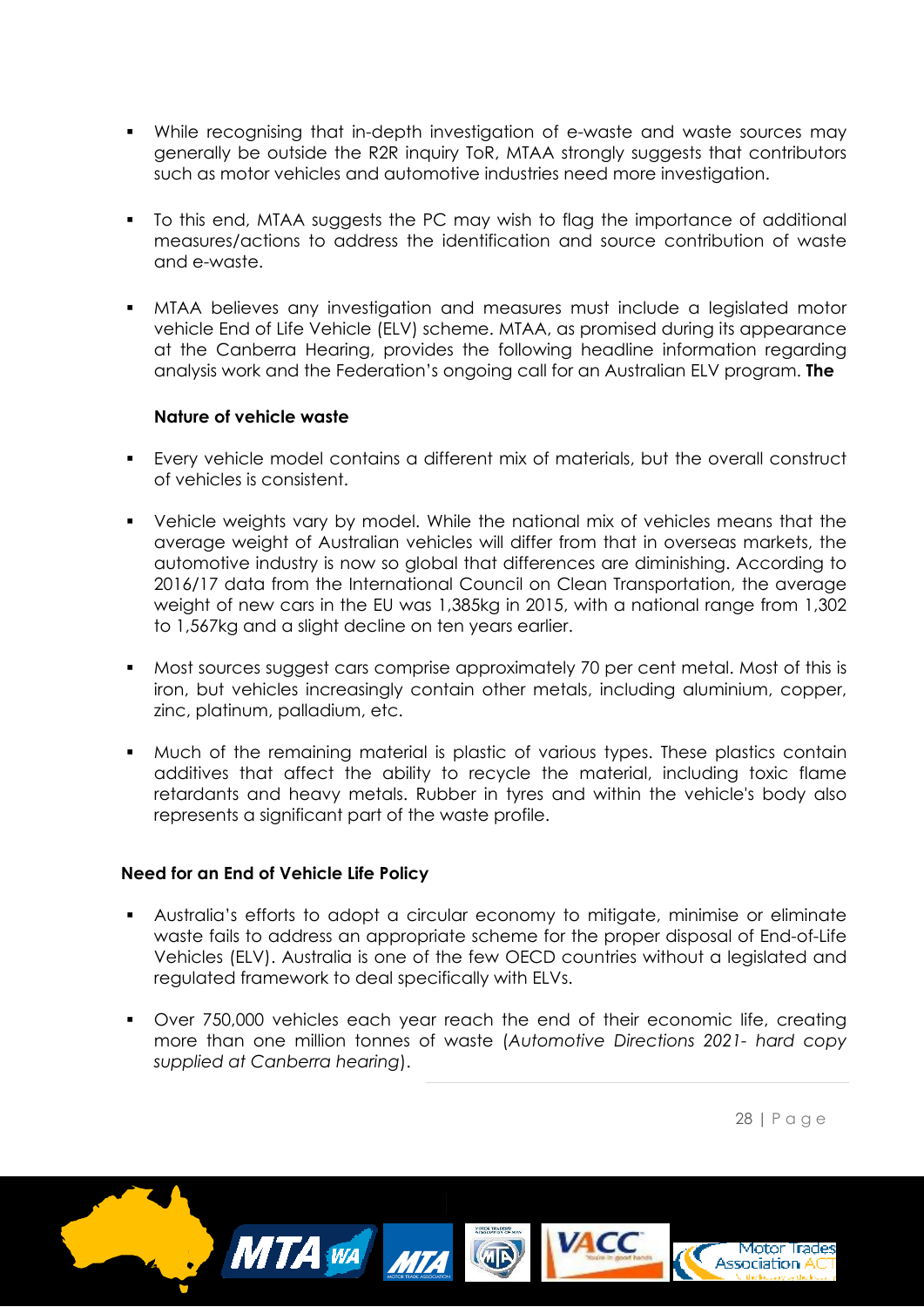- The Commonwealth and the States and Territories effectively manage the regulatory framework for vehicles entering Australia and road use requirements. However, once a vehicle ceases to be registered, government oversight ceases. Notably, the vehicle owner has no obligations regarding how it is disposed of other than to comply with laws concerning the general handling of waste materials.
- Many businesses in Australia process ELVs, and each jurisdiction applies a regulatory framework to such operations. While some businesses operate exclusively as vehicle dismantlers and recyclers, others do this as part of a broader scrap processing business. Businesses and individuals can operate illegally for extended periods despite law enforcement efforts.
- Changing economics and fluctuating prices for scrap materials affect the viability of parts recyclers. This creates a disincentive for recyclers to invest in best practice treatment facilities. In addition, the lack of any obligation on owners to recycle vehicles significantly depresses volumes available, further reducing the incentive for recyclers to invest. There are also ongoing debates and issues regarding using new or parallel new parts versus used recycled parts.
- At present, while the best automotive recycling businesses recover parts from ELVs for re-use and then recycle the remainder of the vehicle, considerable material still goes to landfill.
- Such operations as described do not handle all vehicles. Vehicles processed outside better practice operators, or dumped, contribute to soil and groundwater pollution and pose increased waste problems for Local, State, and Territory Governments and the Commonwealth.
- Some regulatory change occurs (as explained in the next section), but it is not nationally harmonised or consistent. MTAA and Members are working to address this for motor vehicle dismantling and recycling. The material composition of vehicles has increasing proportions of valuable materials (mainly metals other than steel and aluminium) and plastics which should either be recovered or disposed of appropriately.
- In addition, a failure to adequately plan for the transition of the existing 20 millionstrong national vehicle fleet from the internal combustion engine (ICE) to electric could result in an auto waste explosion. Planning must include the R2R of existing vehicles to maximise recycling and potential re-use in a staged transition that accounts for all environmental considerations and stated advantages of transitioning to electric platforms.

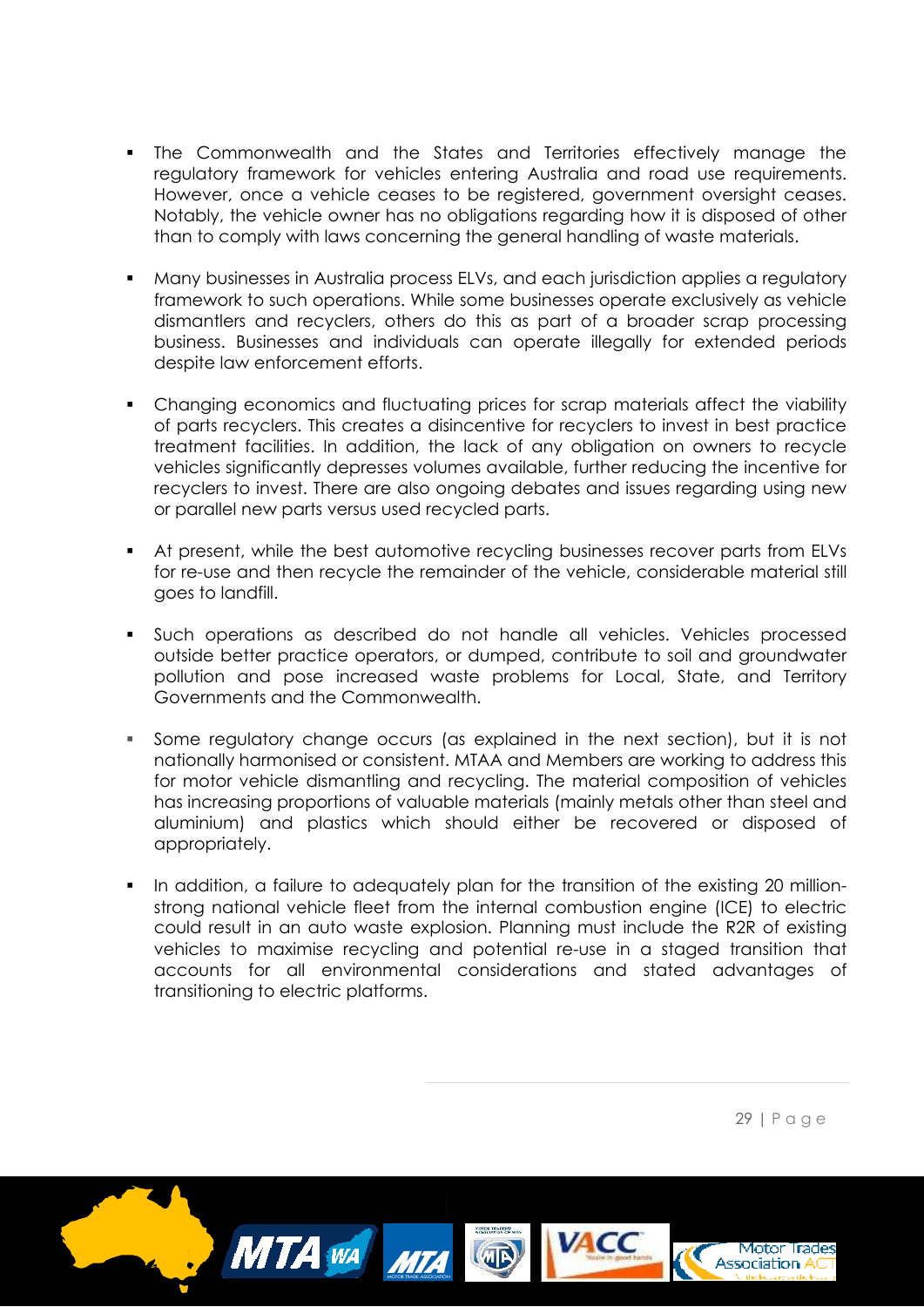- MTAA and Members have invested heavily into examining ELV, current dismantling and recycling practices, decommissioning processes, international ELV policy/regulation/ programs and best practices and developed a solution that impacts e-waste opportunities as a component of R2R.
	- o Once a vehicle is registered or re-registered for use on Australian roads, a legal person (a natural person or a business) will always be responsible for the vehicle until the Certificate of Destruction (CoD) is issued at the end of the vehicles' life.
	- o The CoD is provided by a nationally accredited automotive dismantler/recycler to a national harmonised environmental compliant standard and decommissioning process.
	- o Linkages are established between auto recycler facilities and recycling businesses to identify opportunities for recycling and re-use.
	- o Potential to incentivise consumers to participate in the program.
- MTAA sponsored international ELV research and examined particular nations with vital and, in some cases, longstanding ELV programs.

# **International ELV analysis**

|                           |                                                          | $\frac{16}{2}$                                                       | <b>BIS</b>                                                            |                                           | CO <sub>2</sub>               |
|---------------------------|----------------------------------------------------------|----------------------------------------------------------------------|-----------------------------------------------------------------------|-------------------------------------------|-------------------------------|
| <b>Population</b>         | <b>Legislation</b>                                       | Program                                                              | <b>Funded by</b>                                                      | # of Vehicles                             | <b>Emissions</b>              |
| 66,181,585<br>(UN, 2017)  | <b>EU ELV Directive</b><br>(2000/53/EC)                  | <b>Certified Take Back</b><br>and Recycling<br>(GOV.UK, 2017)        | <b>Recycling cost</b><br>by Manufacturer<br>(GOV.UK, 2017)            | 31,700,000<br>(Statista, 2017)            | 7.96 tonnes<br>(CDIAC, 2017)  |
| 82,114,224<br>(UN, 2017)  | <b>EU ELV Directive</b><br>(2000/53/EC)                  | <b>Certified Take Back</b><br>and Recycling<br>(Zoboli et al., 2000) | Recycling cost<br>by manufacturer<br>(Zoboli et al., 2000)            | 61,500,000<br>(Bekker, 2016)              | 9.06 tonnes<br>(CDIAC, 2017)  |
| 5,305,383<br>(UN, 2017)   | <b>EU ELV Directive</b><br>(2000/53/EC)                  | Certified Take<br><b>Back Provision</b><br>(Zoboli et al., 2000)     | <b>Manufacturers</b><br>built in Retail Cost<br>(Zoboli et al., 2000) | 3,900,000<br>(Statistics Norway,<br>2017  | 11.71 tonnes<br>(CDIAC, 2017) |
| 127,484,450<br>(UN, 2017) | Law for the<br><b>Recycling of ELV</b><br>(Togawa, 2004) | Automobile<br>Recycling Law<br>(Togawa 2004)                         | Last Owner<br>of Vehicle<br>(Zhao & Chen,<br>2017)                    | 68,900,000<br>(Statistics Japan,<br>2017) | 9.25 tonnes<br>(CDIAC, 2017)  |
| 50,982,212<br>(UN, 2017)  | <b>WEEE &amp; ELV Act</b><br>(Korean Law, 2010)          | <b>Certified Take Back</b><br>and Recycling<br>(MM, 2008)            | Recycling cost<br>by manufacturer<br>(Korean Law, 2010)               | 20,982,212<br>(Lee, 2016)                 | 11.78 tonnes<br>(CDIAC, 2017) |
| 24,450,561<br>(UN, 2017)  |                                                          |                                                                      | <b>Dismantler</b><br>(APRAA, 2014)                                    | 18,400,000<br>(McNamara, 2009)            | 16.75 tonnes<br>(CDIAC, 2017) |

*Figure 1: Country Snapshot Comparison.*

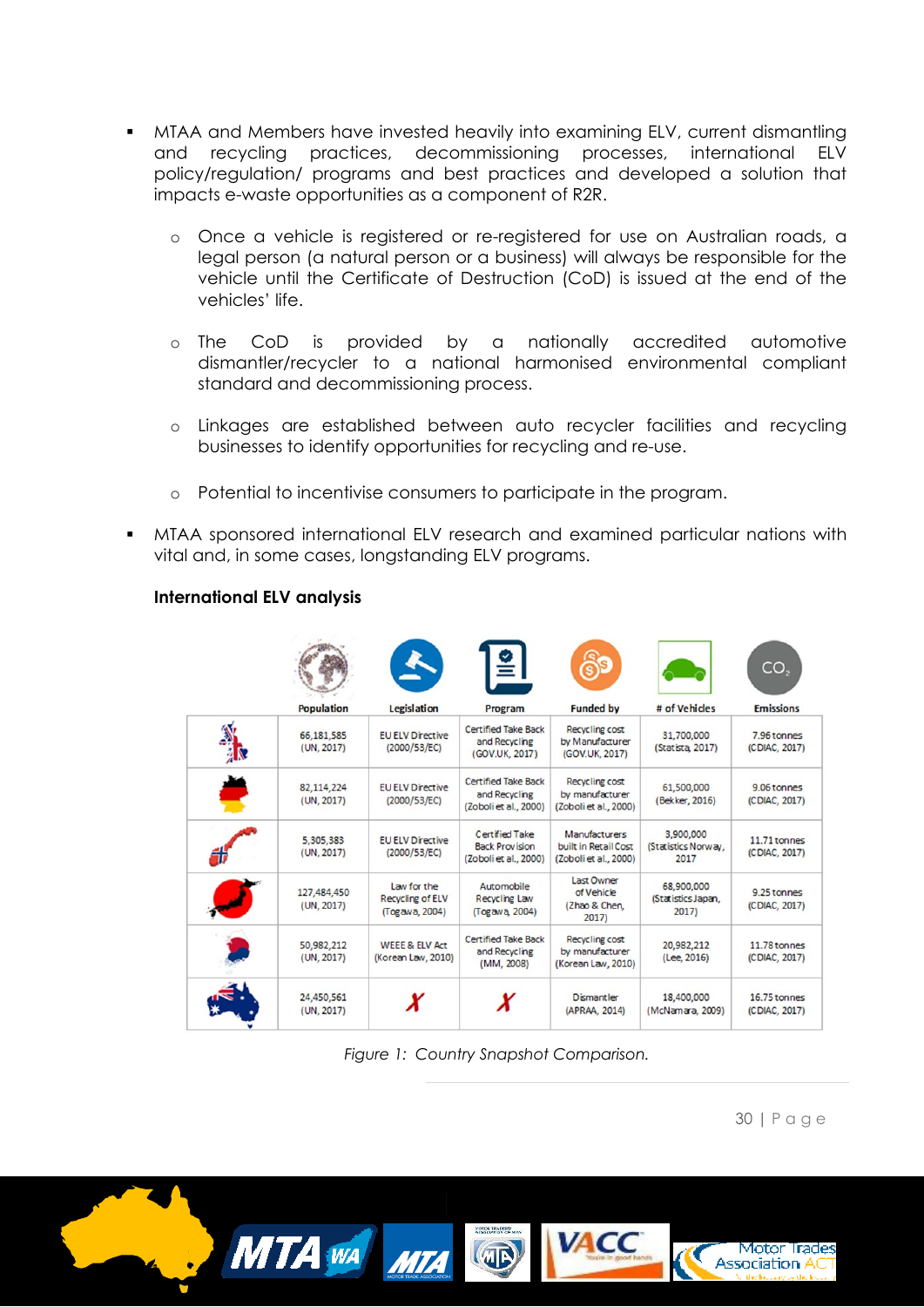- MTAA research highlighted that despite ELV programs and policies, the complexity of dismantling and recycling a motor vehicle remains an area of concern, particularly for Japan and South Korea. Other findings include:
	- o Only 25% of the Accredited Treatment Facilities (ATF's) report their recycling rates in the United Kingdom.
	- o Japan has a limited management system for distinguishing between ELV and used motor vehicles.
	- o Norway, United Kingdom, and Germany are looking at innovation, specifically for recycling materials from hybrid and electric vehicles.
	- o Law enforcement in the United Kingdom, Germany, Norway and Japan continues to be the primary area of concern with illegal business operators, theft and intentional exportation of old vehicles, causing supply and demand challenges for the legitimate business operators.
- The MTAA international research delivered a PESTLE component map to highlight which country issues were identified most often:



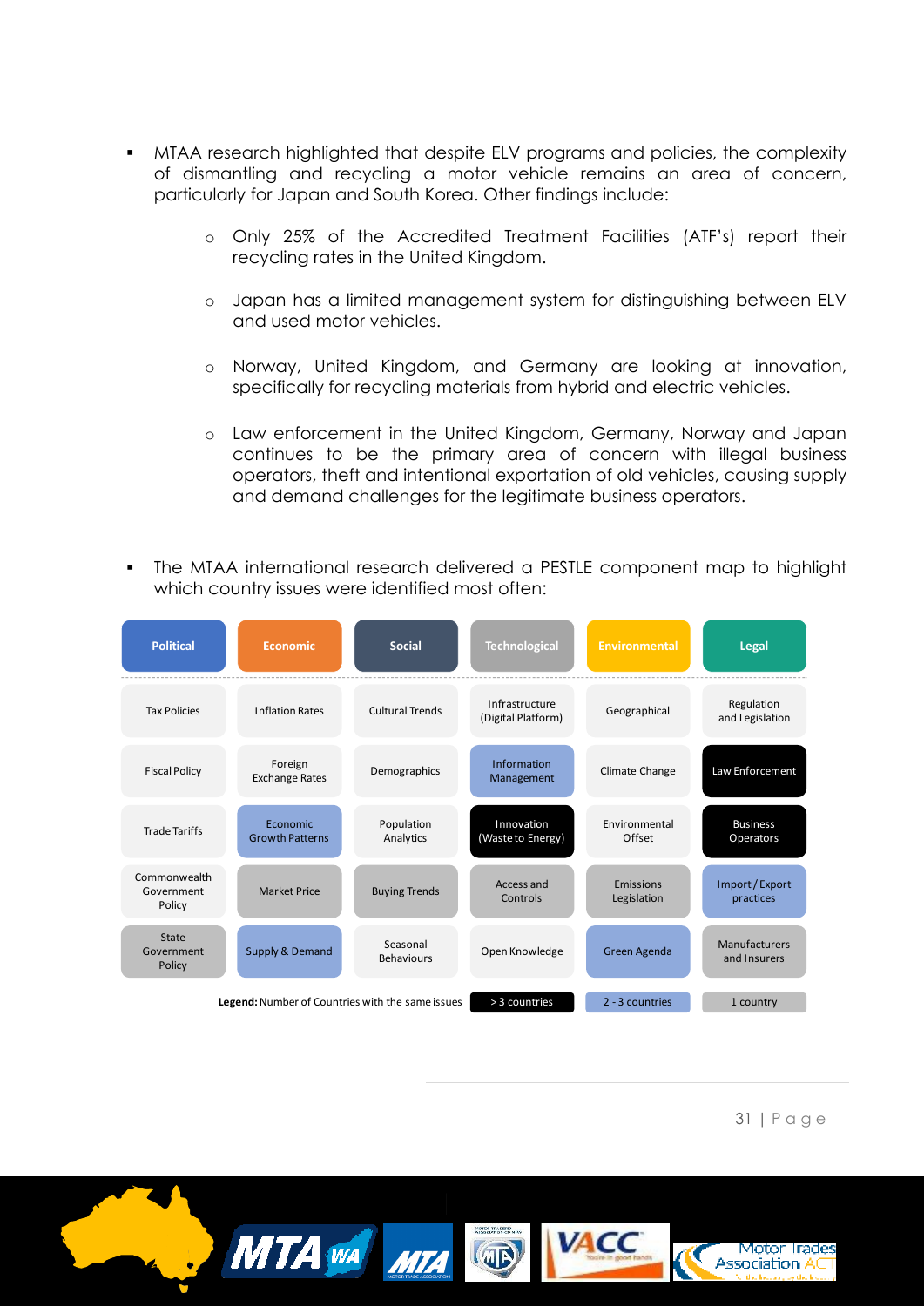**In terms of automotive waste in the European Union, MTAA research revealed that** the European Union ELV Directive 2000/53/EC has been instrumental in adopting an ELV Policy. The following figures provide an increased breakdown of automotive waste in European Countries.







*Figure 3: Recovery and recycling rate for ELV's, 2014 (%)*

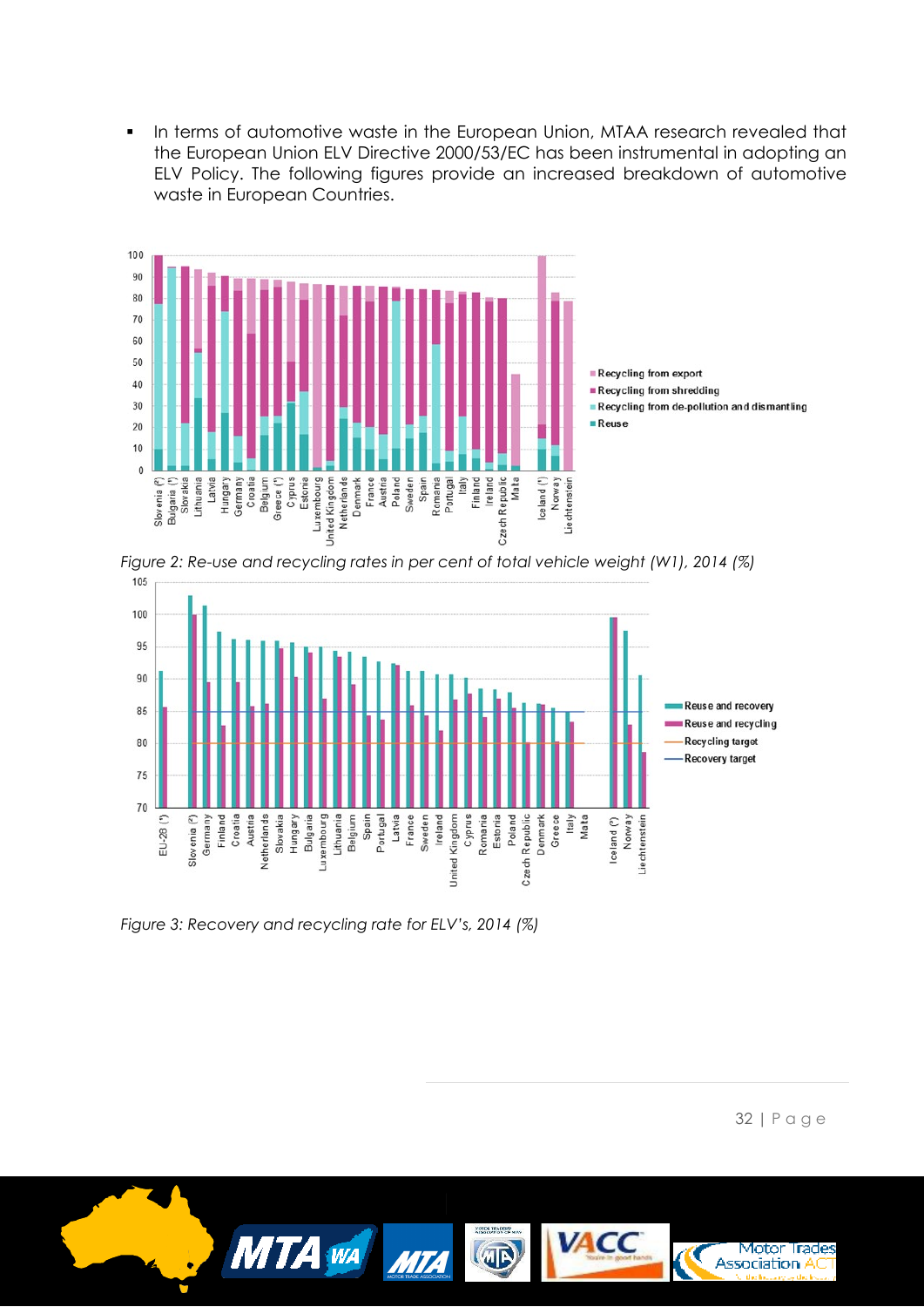

*Figure 4: World View Snapshot on ELV Policy Implementation (Cruz-Rivera and Ertel, 2009; Eurostat, 2016; Nieuwenhuis, Vergragt and Wells, 2006; OECD, 2014; Sakai, S. et al., 2014).*

- MTAA recommends sources of e-waste contributions needs additional work, and potential solutions for recycling and re-use are part of future environmental initiatives.
- The Government should immediately investigate the introduction of legislation and supporting regulation to provide an End-Of-Life Vehicle Scheme including harmonised national decommissioning recycling, re-use requirements, accreditation of reception facilities for ELVs, issuance of certificates of destruction and monitoring tracking and enforcement of all automotive waste produced by the scheme.

## **DRAFT RECOMMENDATION 7.1 IMPROVING THE MANAGEMENT OF E-WASTE**

 MTAA has no issue with the recommendation that the National Television and Computer Recycling Scheme (NTCRS) be amended to allow e-waste products that have been repaired or re-used by co-regulatory bodies to be counted towards annual scheme targets.